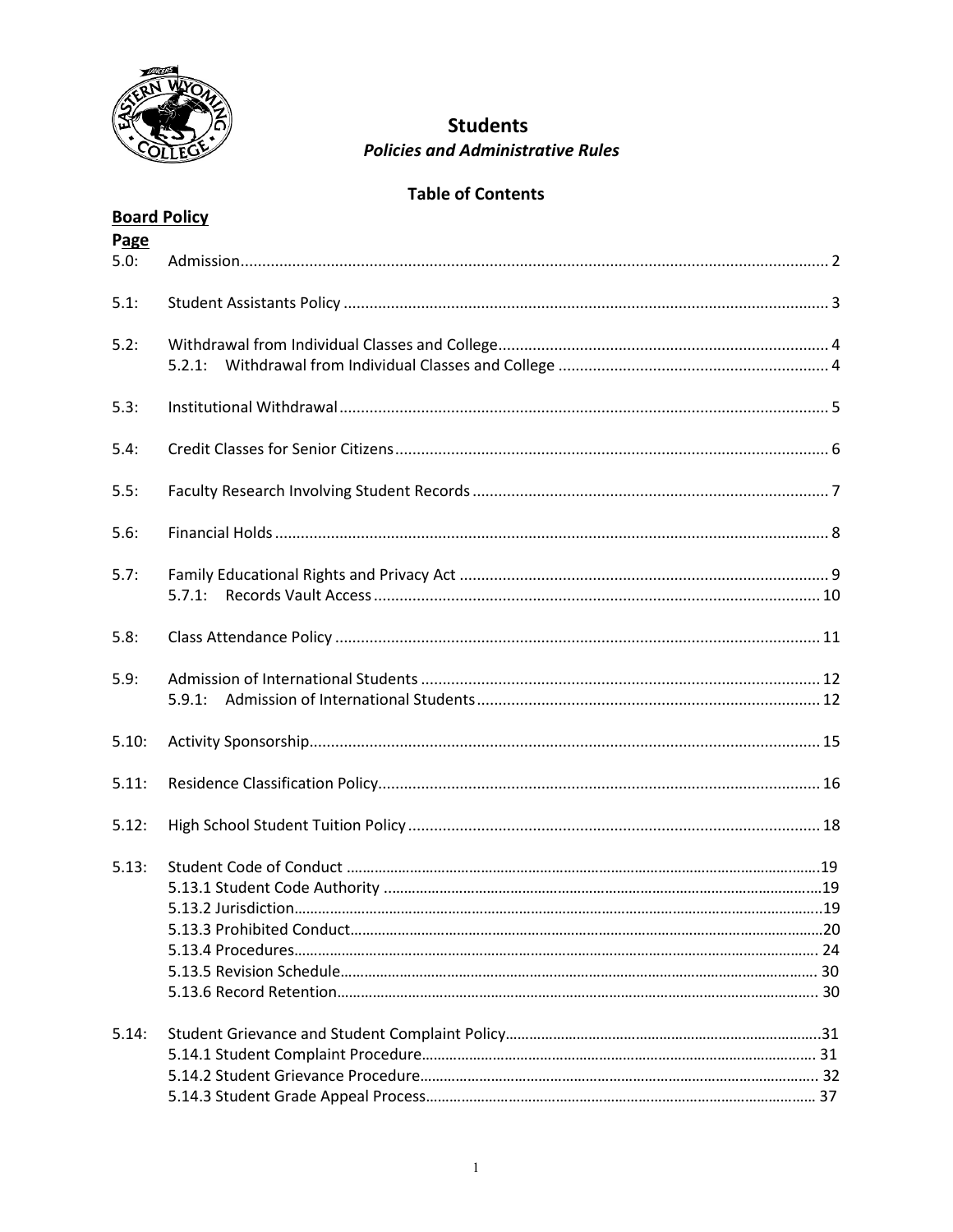Updated: 6/8/21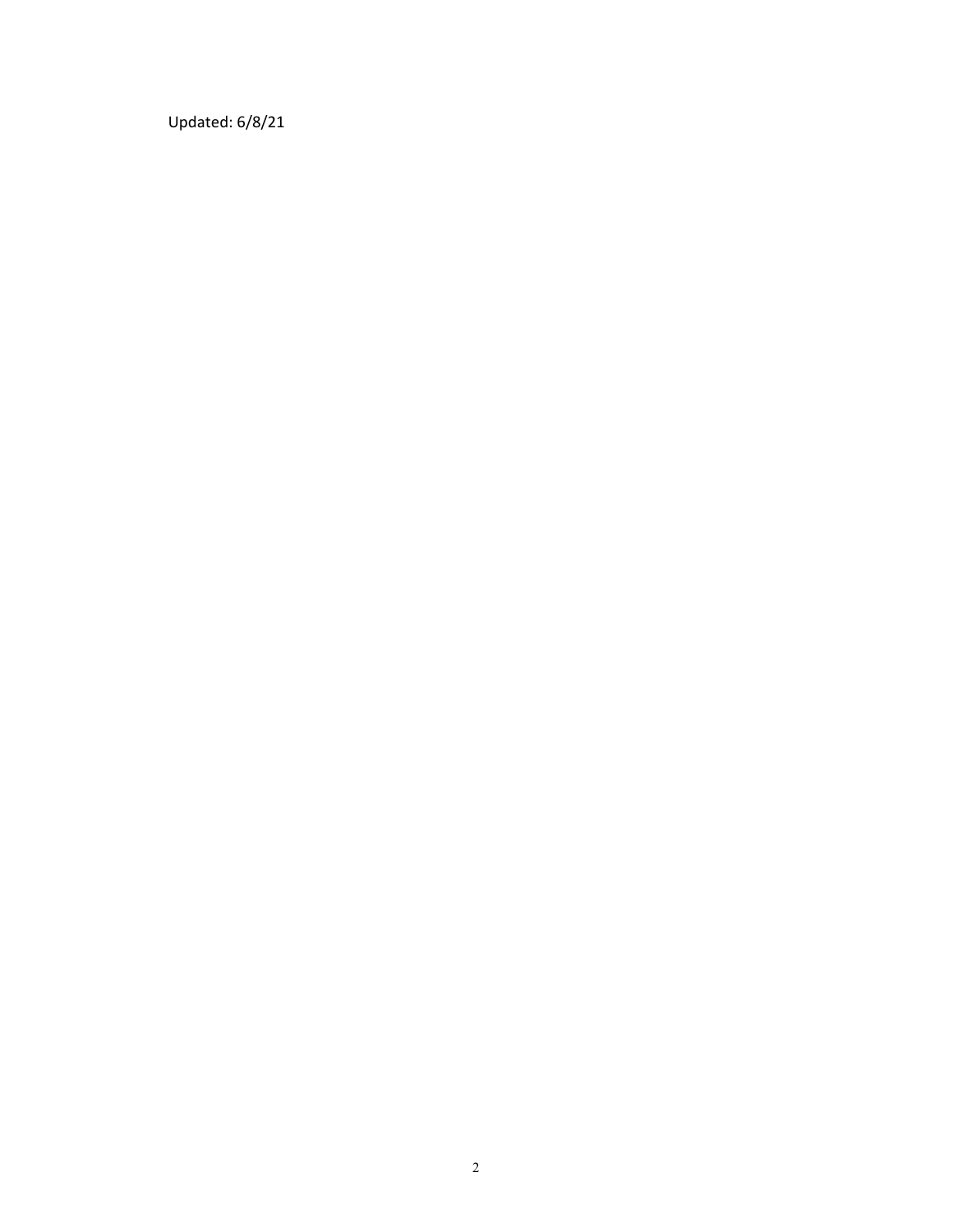## **BOARD POLICY 5.0: ADMISSION POLICY**

*Adopted 7/20/05 Revised 11/8/05(RF), 4/14/20*

Eastern Wyoming College is open to all students who meet the admission policies without regard to race, color, national origin, marital status, sexual orientation, sex, religion, political belief, veteran status, age, or disability.

It is strongly recommended that applicants provide the Admissions Office with an official transcript of their secondary school record, high school equivalency certificate, and/or transcripts from colleges previously attended. These credentials are important for purposes of applying for scholarships, academic advisement and efficient transfer of credit hours from previously attended institutions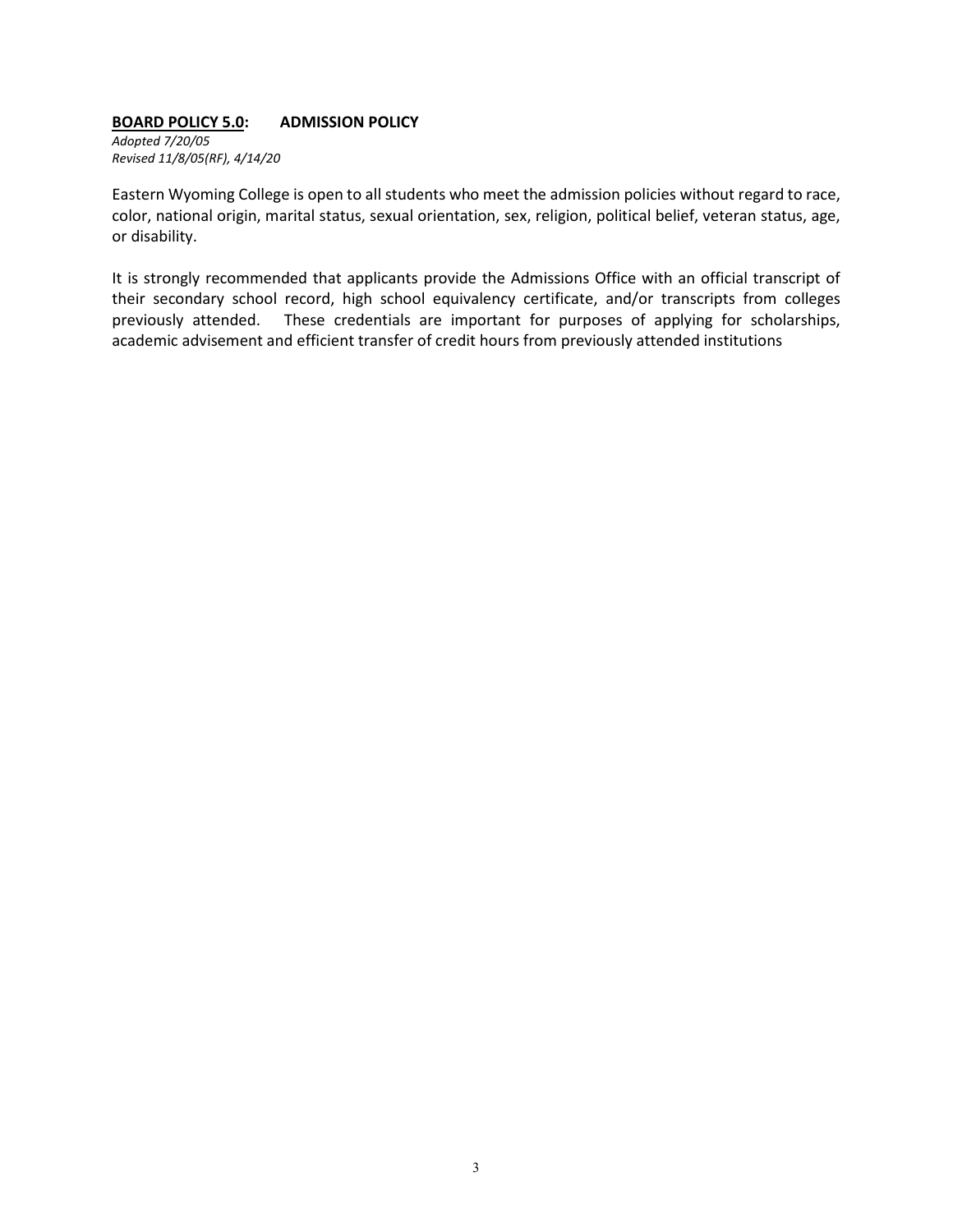# **BOARD POLICY 5.1: STUDENT ASSISTANTS POLICY**

*Adopted 5/11/04 Revised 11/8/05(RF) Reviewed: 5/11/21*

Monies available for employing student assistants to faculty and staff are administered by the Director of Financial Aid. Such funds are included within the budget of that office.

Funds for this activity are derived from work study monies allocated by the federal government and designated institutional operating funds.

Policies and Procedures for managing the work-study program are maintained in the Financial Aid Policies and Procedures Manual.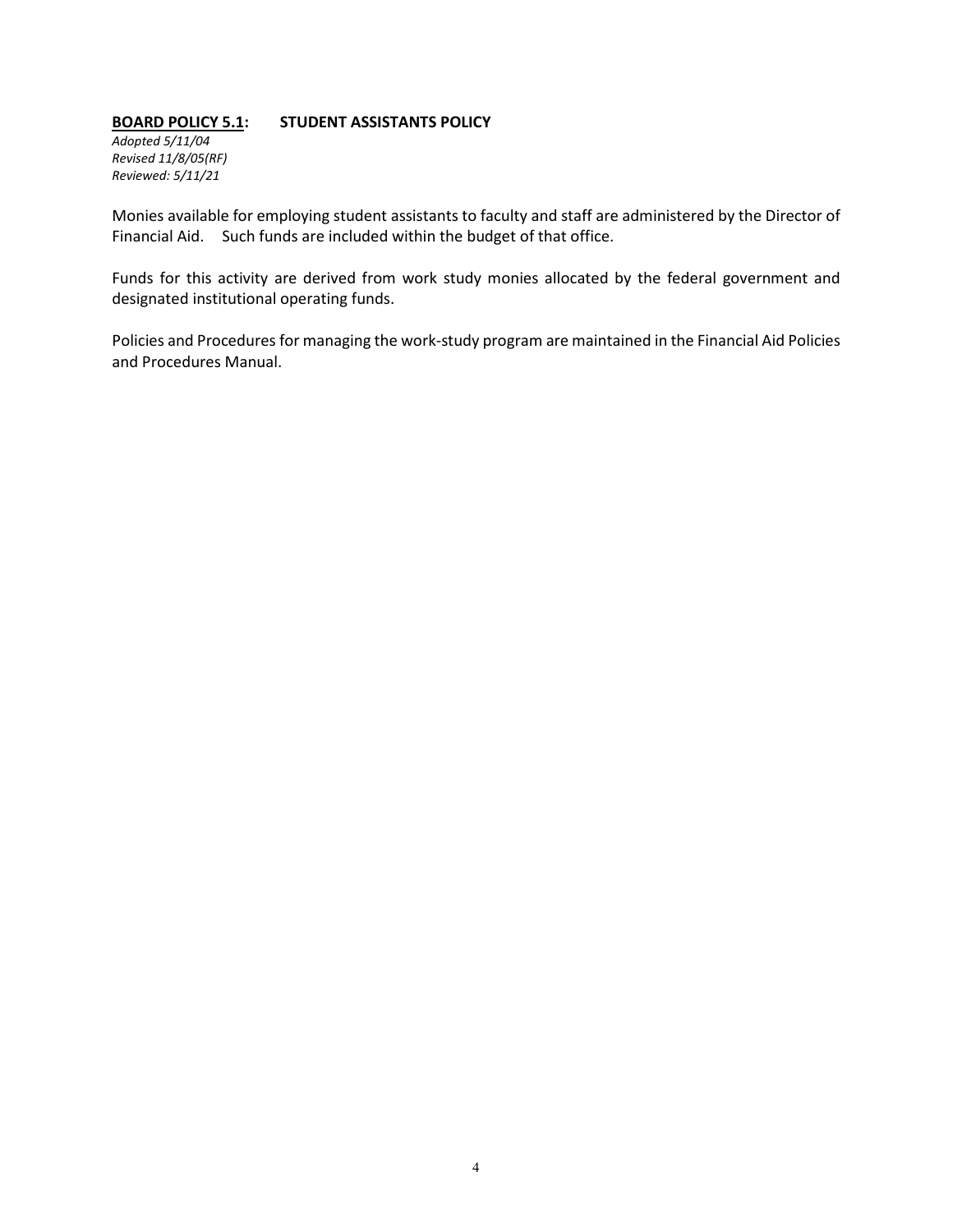#### **BOARD POLICY 5.2: WITHDRAWAL FROM INDIVIDUAL CLASSES AND COLLEGE**

*Adopted 7/20/05 Revised 11/8/05(RF), 3/9/10, 1/13/15 Reviewed: 5/11/21*

The Board of Trustees recognizes the need for clear and concise policies regarding student withdrawal from individual classes and from the College.

#### **Administrative Rule 5.2.1: WITHDRAWAL FROM INDIVIDUAL CLASSES AND COLLEGE**

*Adopted 1/13/15 Revised: 3/30/20*

# **Individual Classes**

It is the responsibility of the student to drop her/his classes; ceasing attendance to classes does not constitute an official withdrawal from class. Students may withdraw from any or all classes by the end of the 12<sup>th</sup> week (80%) of a regular semester and receive a grade of "W" (Withdrawal). For classes with a duration of less than 15 weeks, student withdrawal must be completed on a prorated basis (80%) to the length of the shorter semester. A withdrawal (W) grade is not computed in the student's grade point average. Withdrawal from a class does not release a student from any unmet financial obligation.

A student wishing to withdraw from an individual class must obtain an electronic Drop/Add form from their advisor. Once the electronic form has been signed by all designated parties it will be emailed to the Registrar's office for the official process of withdrawal.

# **College**

Withdrawal from Eastern Wyoming College is the official discontinuance of attendance. Students wishing to withdraw are requested to obtain a withdrawal form from the Registrar's Office, complete the form, and return the form to that office. A student who follows this procedure will receive a grade of W (Withdrawal) on his/her transcript for each of the classes in which the student is enrolled, and the grade of W is not computed in the student's grade point average. Discontinuance of attendance without completion of the withdrawal procedure may result in a grade of F (Failure) for each course in which the student is enrolled.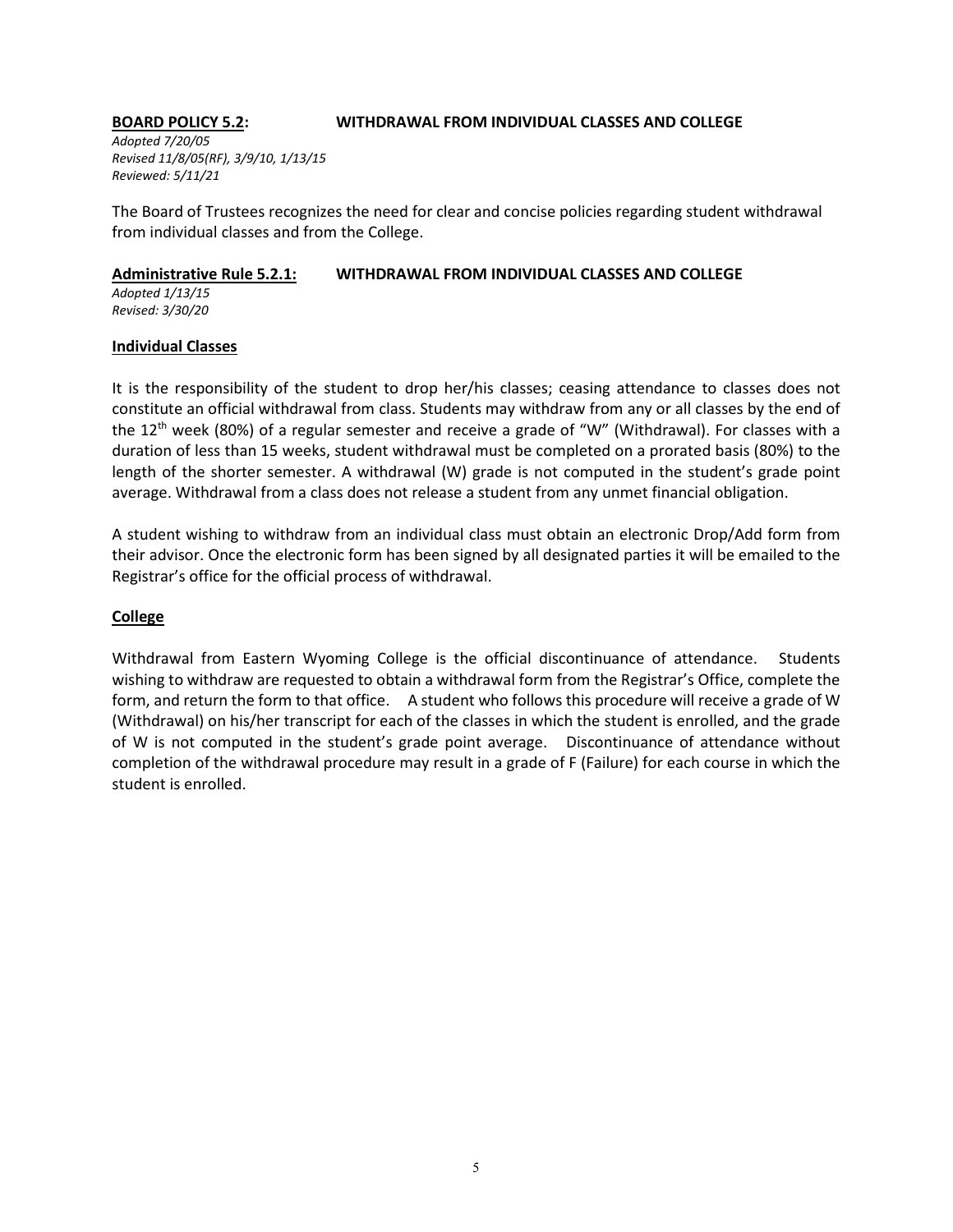#### **BOARD POLICY 5.3: INSTITUTIONAL WITHDRAWAL**

*Adopted 7/20/05 Revised 11/8/05(RF), 3/9/10, 6/9/20*

The Vice President for Student Services may institutionally withdraw an individual from all classes in the event of a student's total abandonment of classes, a delinquent financial account, violation of the Student Code of Conduct**,** death, or other extenuating circumstances. The grade of IW (Institutional Withdrawal) is assigned to the student's classes and is not computed in the student's grade point average. The student will have the right to appeal this decision according to the EWC Student Grievance Policy 5.14.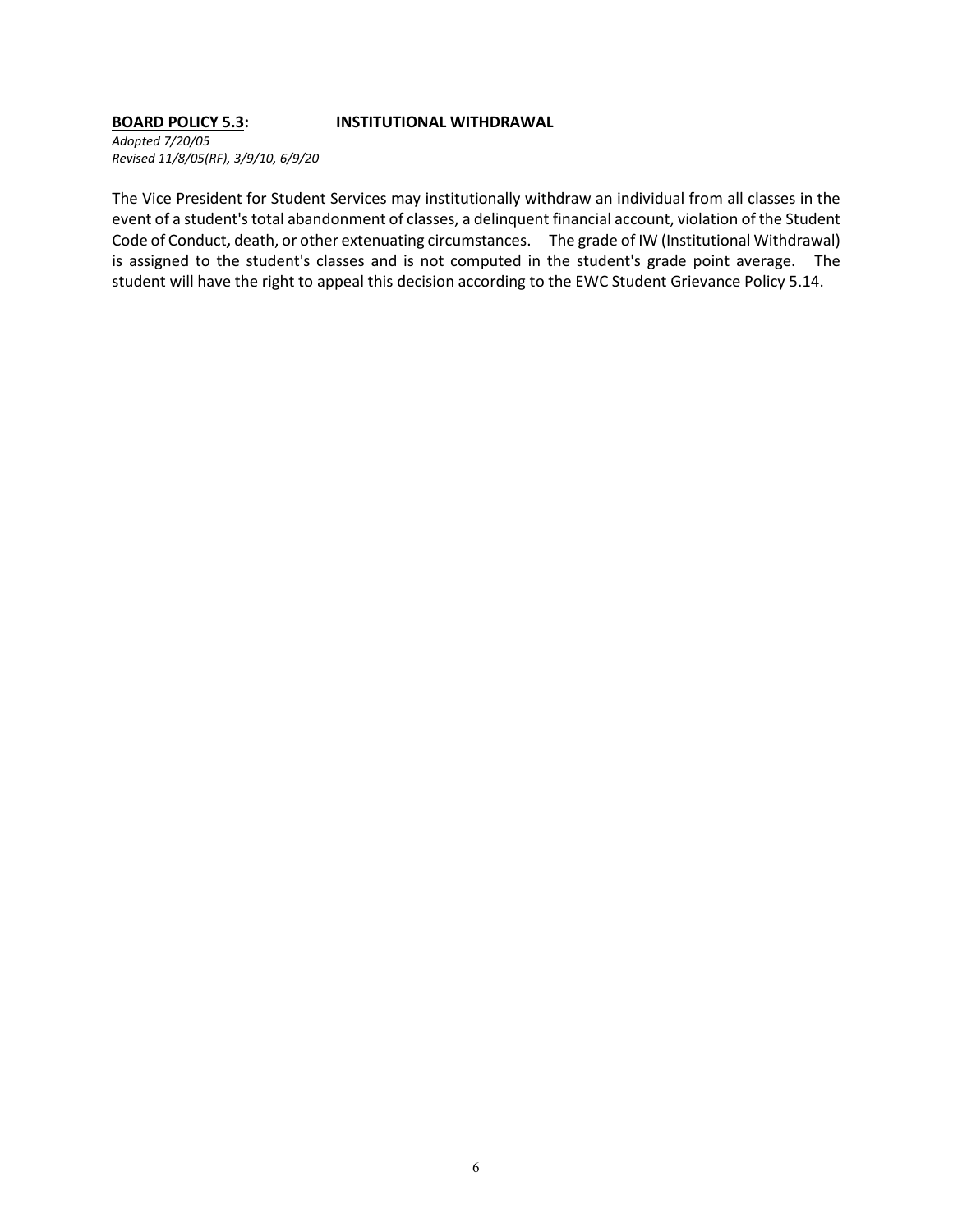#### **BOARD POLICY 5.4: CREDIT CLASSES FOR SENIOR CITIZENS** *Adopted 7/20/05 Revised 11/8/05(RF), 3/9/10, 5/11/21*

### **Credit Tuition Charges**

Senior citizens who are 60 years of age and who are residents of Wyoming shall be allowed to enroll without tuition charges in any or all credit course(s) sponsored by Eastern Wyoming College.

All people to which the above policy pertains are expected to pay for all books and incidental charges for classes in which they enroll.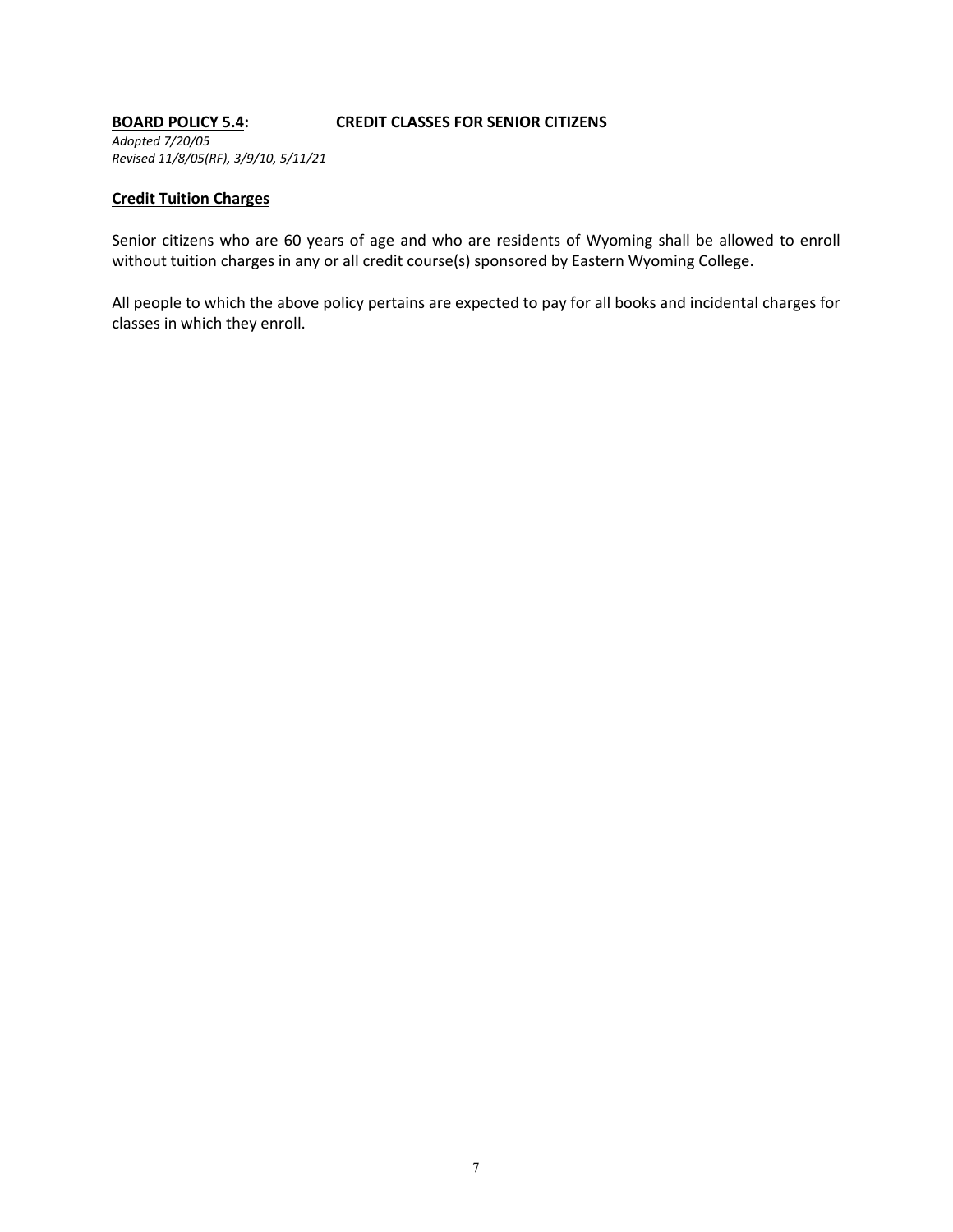# **BOARD POLICY 5.5: FACULTY RESEARCH INVOLVING STUDENT RECORDS**

*Adopted 7/20/05 Revised 11/8/05(RF), 3/9/10, 5/11/21*

Faculty research concerning individual student records, grades, class rosters, etc., must be approved by the designated administrator of Student services.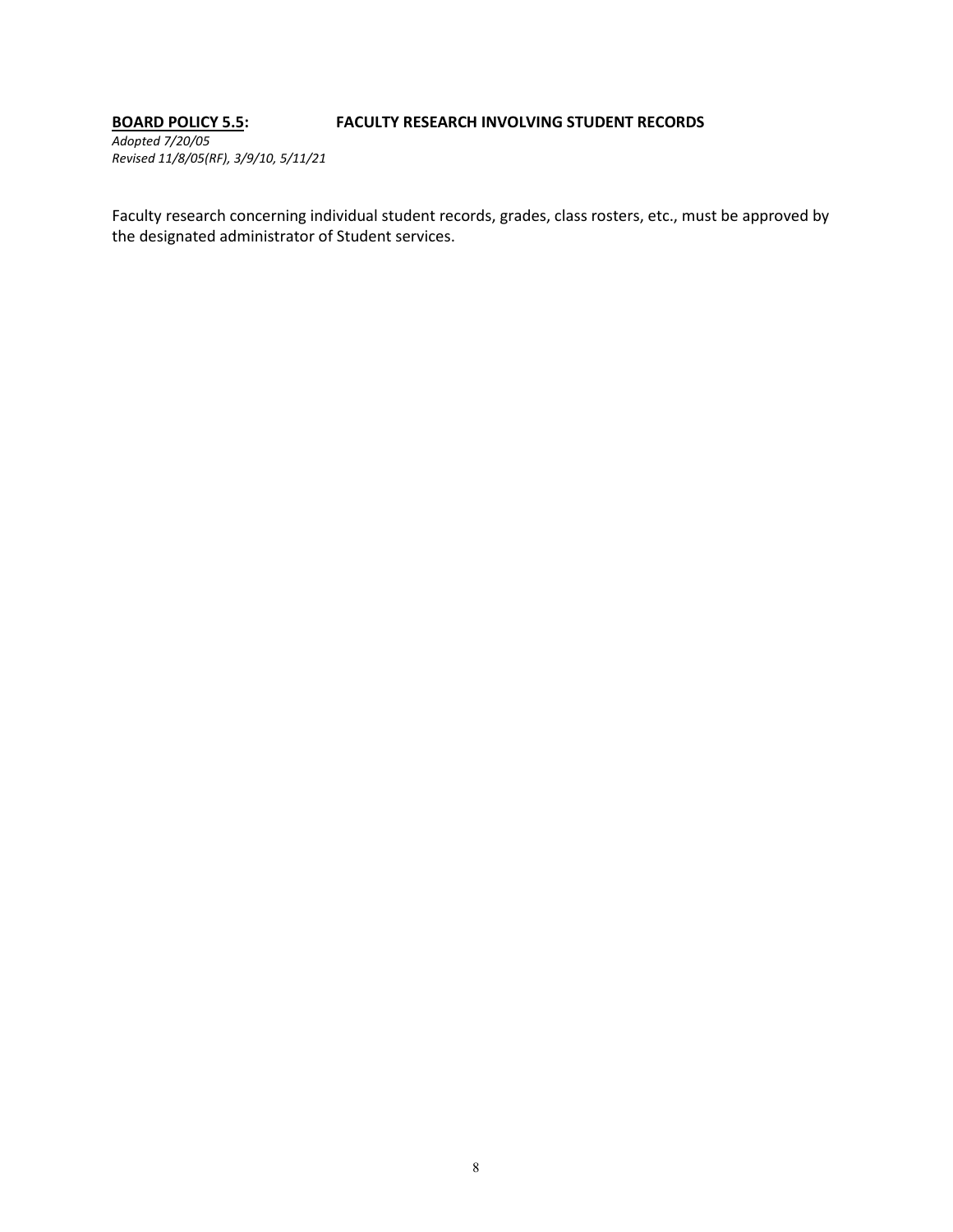# **BOARD POLICY 5.6: FINANCIAL HOLDS**

*Adopted 7/20/05 Revised 11/8/05(RF), 3/9/10, 6/09/20*

The purpose of this system is to consolidate each student's financial obligations to Eastern Wyoming College and thereby be able to provide accurate information to the student about all delinquent financial obligations to Eastern Wyoming College.

If an office or an instructor wishes to place a financial "hold" on a student's transcript or registration, the "hold" will be entered into the computer information system. A "hold" placed on a student's record will prevent that student from receiving a transcript or re-enrolling. When the account has been settled, the appropriate office or instructor will rescind the "hold" on the computer information system**.**

If a student wishes to appeal a "hold" being placed upon their transcript and/or registration, they may do so in a written statement to the Vice President for Student Services, whose decision may further be appealed according to the EWC Grievance Policy 5.14.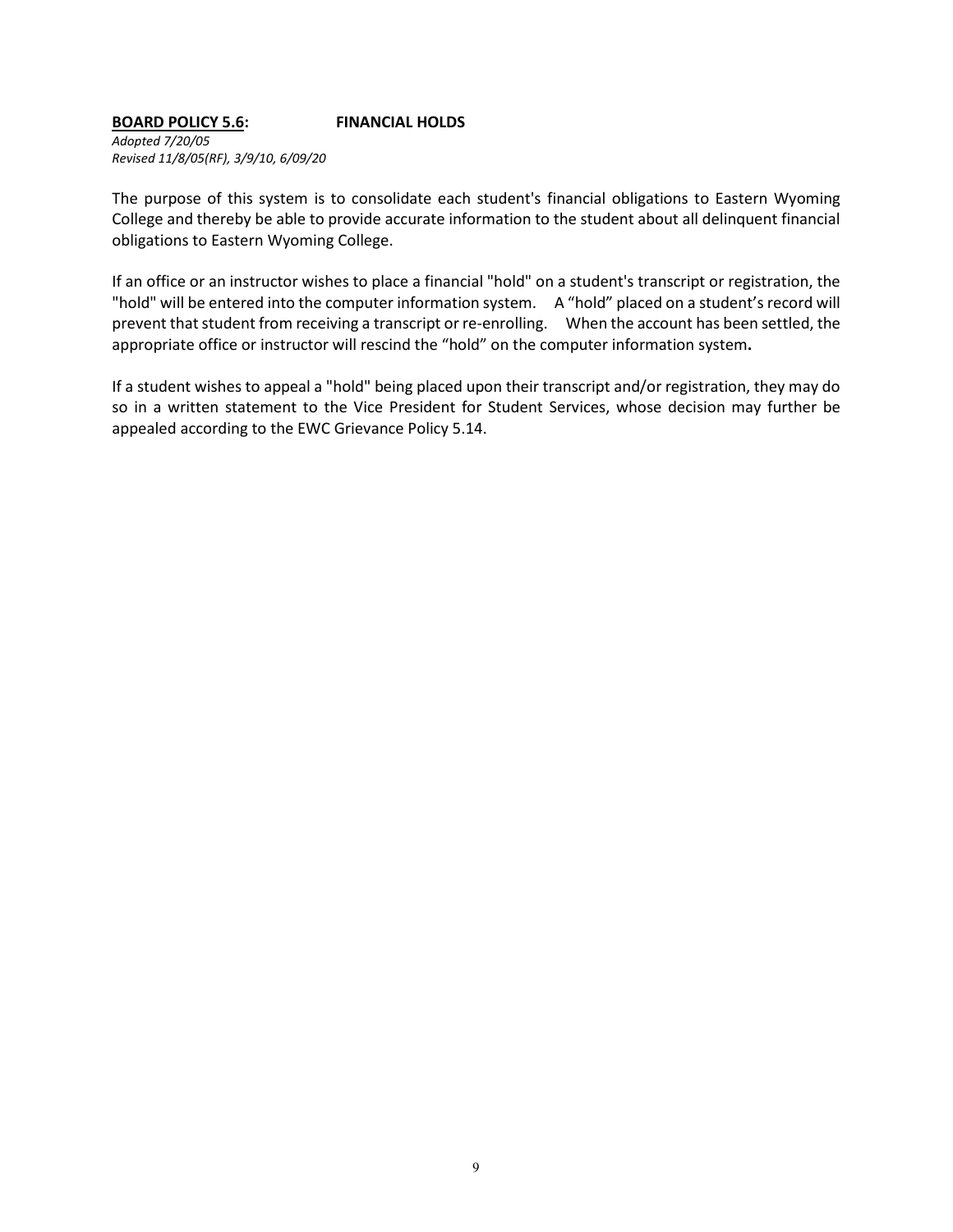### **BOARD POLICY 5.7: FAMILY EDUCATIONAL RIGHTS AND PRIVACY ACT**

*Adopted 7/20/05 Revised 11/8/05(RF), 3/9/10, 6/09/20*

# PRIVACY RIGHTS OF PARENTS AND STUDENTS "Buckley Amendment"

#### General Statement

Eastern Wyoming College has the responsibility for effectively supervising any access to and/or release of official data/information about its students. Certain items of information about individual students are fundamental to the educational process and must be recorded. This recorded information concerning students must be used only for clearly defined purposes, must be safeguarded and controlled to avoid violations of personal privacy and must be appropriately disposed of when the justification for its collection and retention no longer exists.

In this regard, Eastern Wyoming College is committed to protecting to the maximum extent possible the right of privacy of all individuals about whom it holds information, records, and files. Access to and release of such records is restricted to the student concerned, to others with the student's written consent, to officials within the College, to a court of competent jurisdiction, and otherwise pursuant to law. Students will receive annual notification regarding the Family Educational Rights and Privacy Act (Statute: 20 U.S.C. 1232 g; Regulation S: 34 CFT Part 99).

Only the personal representative (executor/executrix) or parents of a deceased student may authorize the release of education record information regarding the deceased student, for a period of ten years after the death of the student. Beyond such time, access to anyone requesting the deceased student's education records is permitted without permission.

The Family Educational Rights and Privacy Act (FERPA) affords students certain rights with respect to their education records. They are:

(1) The right to inspect and review their education records within 45 days of the day EWC receives a request for access. Students should submit to the Vice President for Student Services, or other appropriate official, written requests that identify the record(s) they wish to inspect. The EWC official will make arrangements for access and notify the student of the time and place where the records may be inspected.

(2) The right to request the amendment of the student's education records that the student believes are inaccurate or misleading. Students may ask EWC to amend a record that they believe is inaccurate or misleading. They should write the Vice President for Student Services who is responsible for the record, clearly identify the part of the record they want changed, and specify why it is inaccurate or misleading. If EWC decides not to amend the record as requested by the student, the College will notify the student of that decision and advise the student of his or her right to a hearing regarding the request for amendment. Additional information regarding the hearing procedures will be provided to the student when notified of the right to a hearing.

(3) The right to consent to disclosures of personally identifiable information contained in the student's education records, except to the extent that FERPA authorizes disclosure without consent. One exception, which permits disclosure without consent, is disclosure to school officials with legitimate educational interests. A school official is a person employed by EWC in an administrative, supervisory, academic or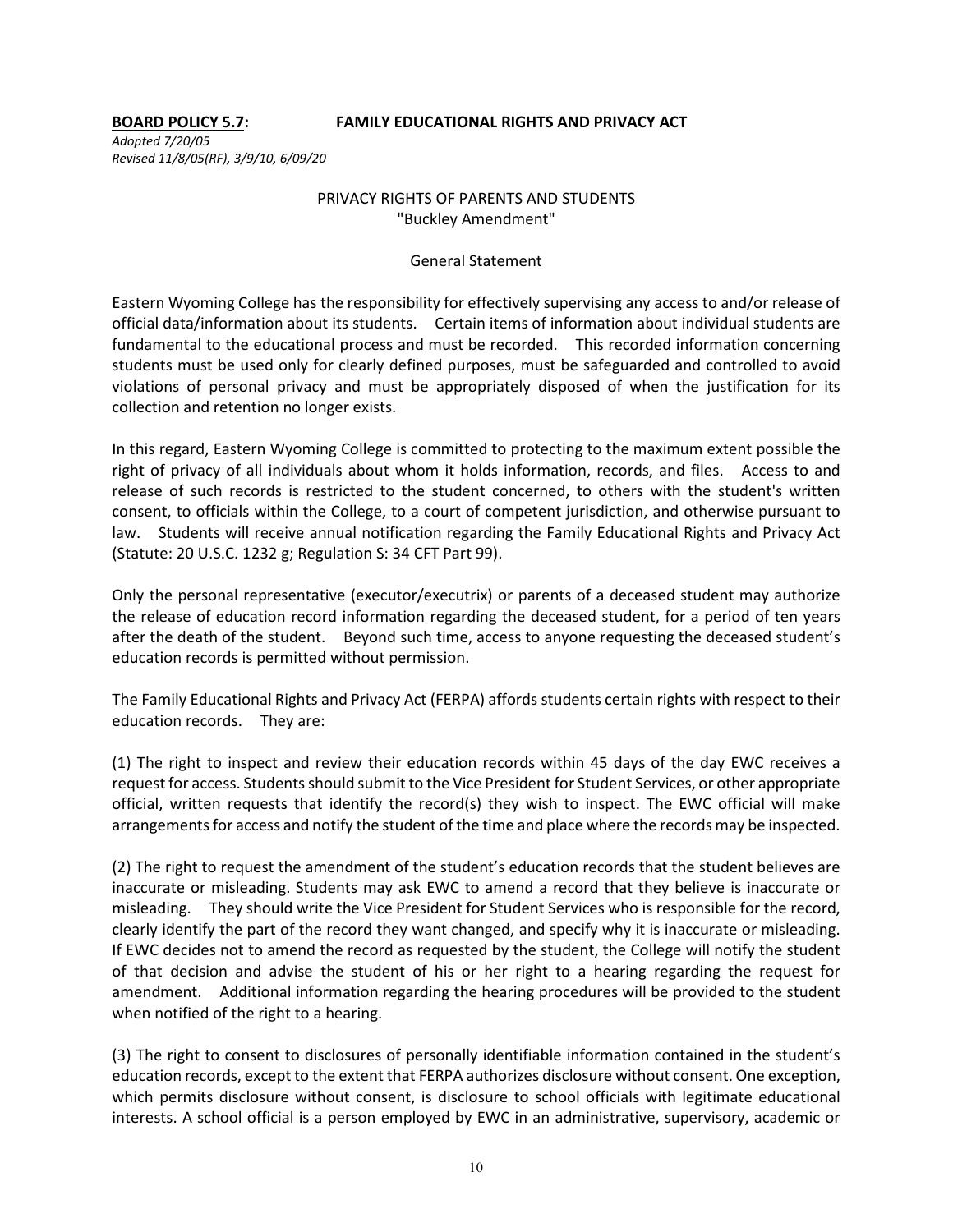research, or support staff position; a person or company with whom the College has contracted (such as an attorney, auditor, or collection agent); a person serving on the Board of Trustees; or a student serving on an official committee such as a disciplinary or grievance committee, or assisting another school official in performing his or her tasks. A school official has a legitimate educational interest if the official needs to review an education record in order to fulfill his or her professional responsibility. Upon request, EWC discloses education records with consent to officials of another school in which a student seeks or intends to enroll.

(4) The right to file a complaint with the U.S. Department of Education concerning alleged failures by Eastern Wyoming College to comply with the requirements of FERPA. The name and address of the Office that administers FERPA is: Family Policy Compliance Office U.S. Department of Education 400 Maryland Avenue, SW Washington, DC 20202-5920

# **Administrative Rule 5.7.1: RECORDS VAULT ACCESS**

*Adopted 01/25/00 Revised 11/8/05(RF), 3/9/10*

Access to the records vault will be available under the following stipulations:

- 1. Access to the records vault will be granted only through the permission of the Vice President for Student Services or designee.
- 2. Records should not be removed from the vault if at all possible. If records are removed by authorized personnel, the appropriate form should be filled out and the red tag placed in the file.
- 3. All records must be returned by 4:00 p.m. to the vault. No records are to be kept overnight.
- 4. Exceptions to the above policy will be made through the Vice President for Student Services.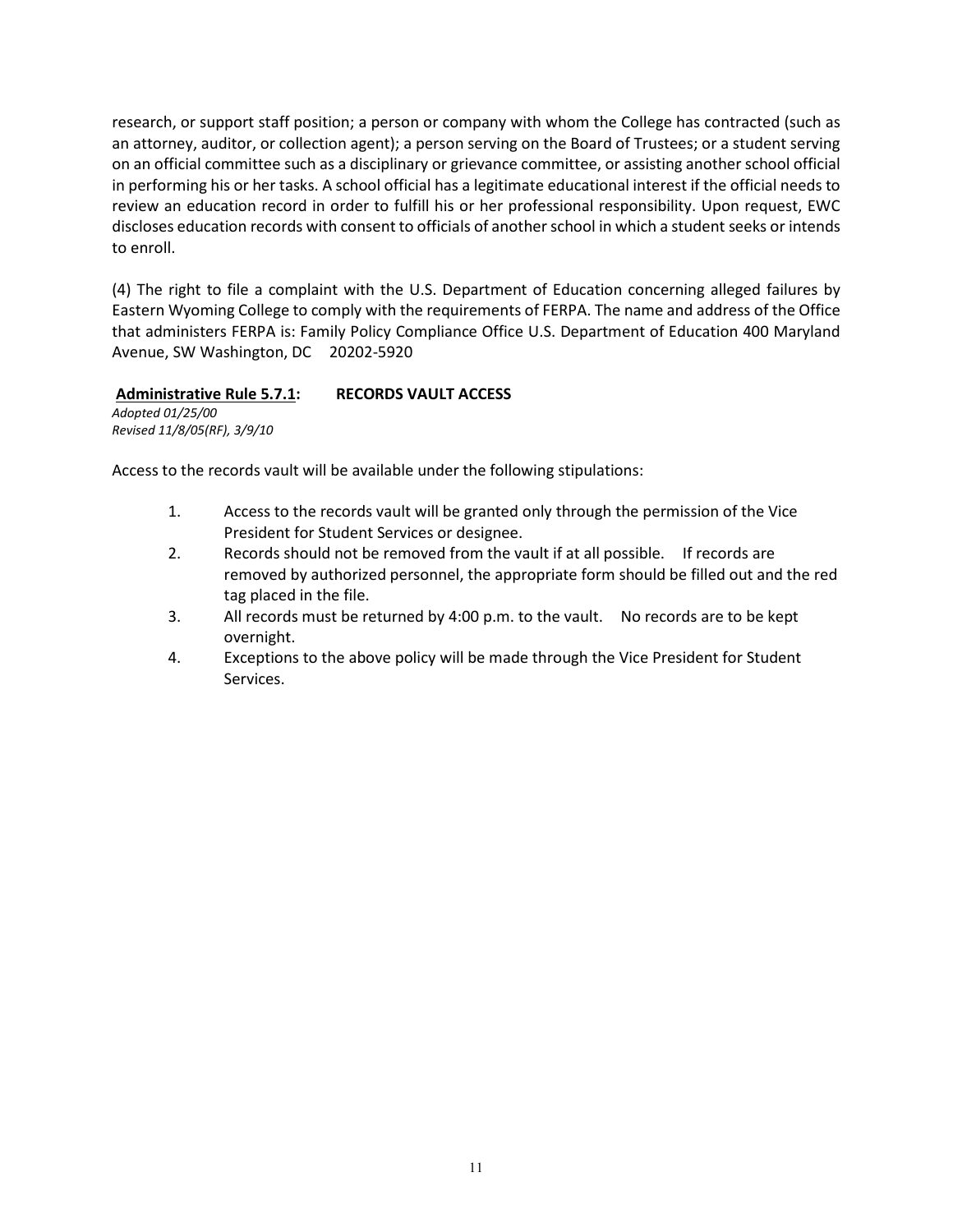# **BOARD POLICY 5.8: CLASS ATTENDANCE POLICY**

*Adopted 7/20/05 Revised 11/8/05(RF), 3/9/10, 7/14/20*

A student at Eastern Wyoming College is expected to attend all sessions of each course in which the student is enrolled. Active participation in all scheduled learning activities is essential for the student to satisfactorily achieve the educational objectives of any course. Therefore, an instructor is authorized to withdraw a student from a course whenever:

- a) The student's absences in the course exceed 20% (twenty percent) of the scheduled sessions for the semester, or
- b) The student has been absent 6 (six) consecutive class hours in the course.

Where a special program attendance policy varies from the above, the program policy will prevail.

A student who is withdrawn from a course on or before the College's official last day to drop classes will receive a grade of W (Withdrawal) for the course. A student who is withdrawn after the official last day to drop classes will receive either a grade of F (Failure)**,** a grade of IW (Institutional Withdrawal) or a grade of W (Withdrawal) for the course.

It is the responsibility of the instructor to notify, in writing, College Registrar that the student is being withdrawn. The instructor also must indicate what grade the student is to receive, and the last date of attendance. The College Registrar will then notify the student of the action taken.

Due to the variation in course content and in types of classroom activity, make-up policies will vary from instructor to instructor, and will be given specifically in the course outlines given to each student.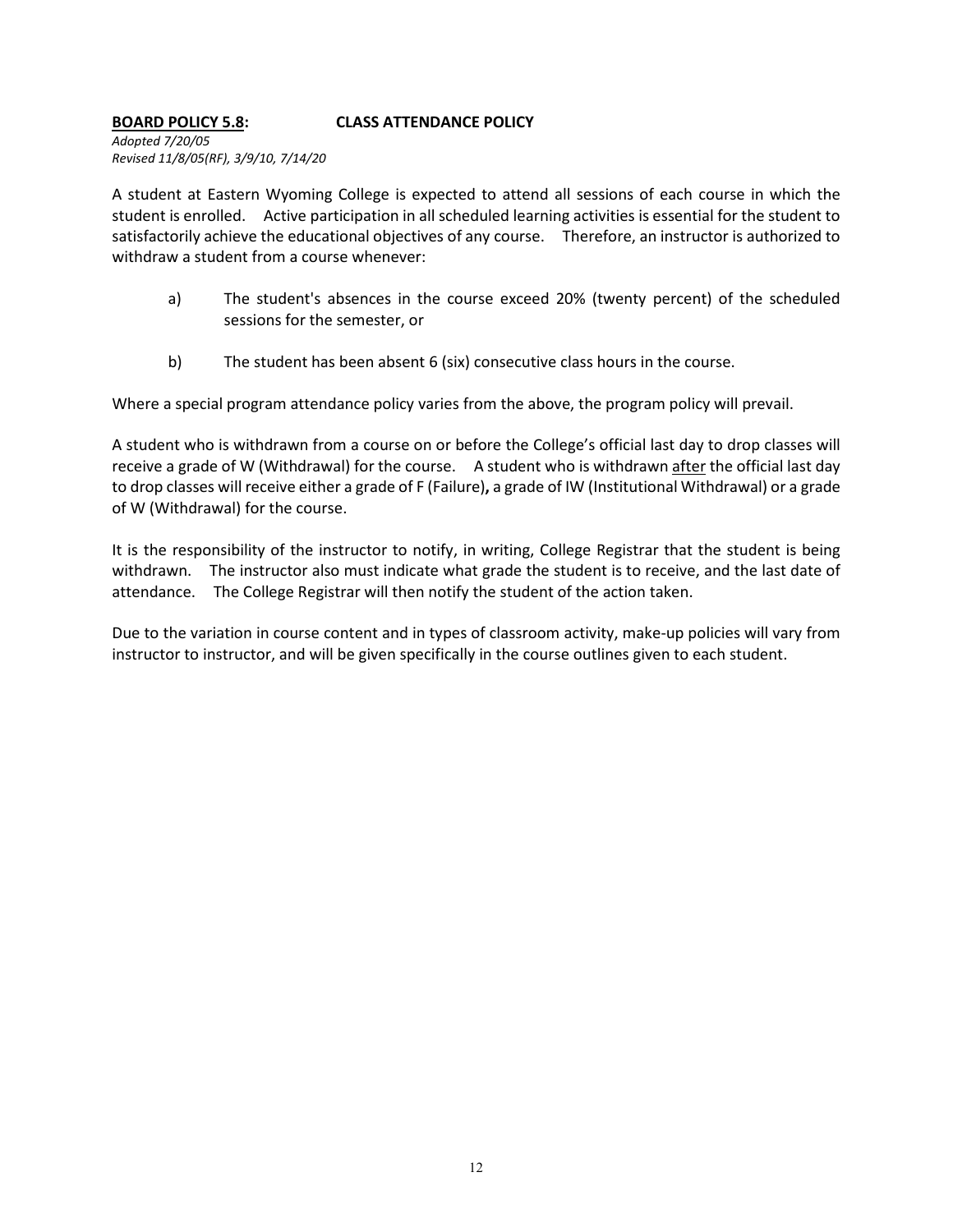### **BOARD POLICY 5.9: ADMISSION OF INTERNATIONAL STUDENTS**

*Adopted 7/20/05 Revised 11/8/05(RF), 3/9/10, 5/11/21*

The purpose of this policy is to establish standards for the admission of international students to Eastern Wyoming College. The College will adhere to all United States federal laws and regulations regarding the enrollment of international students. The designated administrator for Student Services is responsible for the establishment and maintenance of such procedures as may be necessary to control the initial enrollment of international students to Eastern Wyoming College, in accordance with the provisions of these regulations.

# **Administrative Rule 5.9.1**: **ADMISSION OF INTERNATIONAL STUDENTS**

*Adopted 9/14/04 Revised 11/8/05(RF), 3/9/10, 3/9/11, 5/22/17, 5/10/18. 4/15/20, 6/1/21*

In order for applications to be acted upon, each International Student indicating a desire to enroll and register for classes at in Eastern Wyoming College must provide the following: (An application will not be considered complete until all of these materials referenced in items #1 thru #6 have been submitted.)

- 1. An English translation of all required academic records, and complete all application materials and correspondence in English.
- 2. An EWC Application for Admission completed by August 1 for the Fall semester (August through December), and November 1 for Spring semester (January through May), with all other college application materials completed and submitted by the Friday before the first day of classes for either semester.

Applications received after the August 1 and November 1 may be considered for admissions by appealing to the Vice President for Student Services. Students will need to complete the appeal form. The appeal form is available upon request from student services.

- 3. An EWC Housing Application form for those who wish to live in the residence halls should submit a EWC Housing Application form at least twenty-eight (28) days in advance of the initial term. Students should send the required damage deposit as a money order, bank draft or credit card in US Dollars before the first day of the initial term.
- 4. Proof of ability to bear the financial obligations incurred while attending Eastern Wyoming College. (i.e. Completion of all sections of the Confidential Financial Statement, including Statement of Guarantor and Bank Verification). International students may not work offcampus while attending college at Eastern Wyoming College. Students who are U.S. citizens receive priority consideration for on-campus employment.
- 5. International student whose primary language is not English or who attended a school in a non-English country are required to furnish English Language Proficiency test scores for admission. Visit **www.toefl.org** or [https://www.ielts.org](https://www.ielts.org/) for more information about the TOEFL. Eastern Wyoming College's institution code for TOEFL is 4700. International student applicants may be accepted into EWC with the following test scores: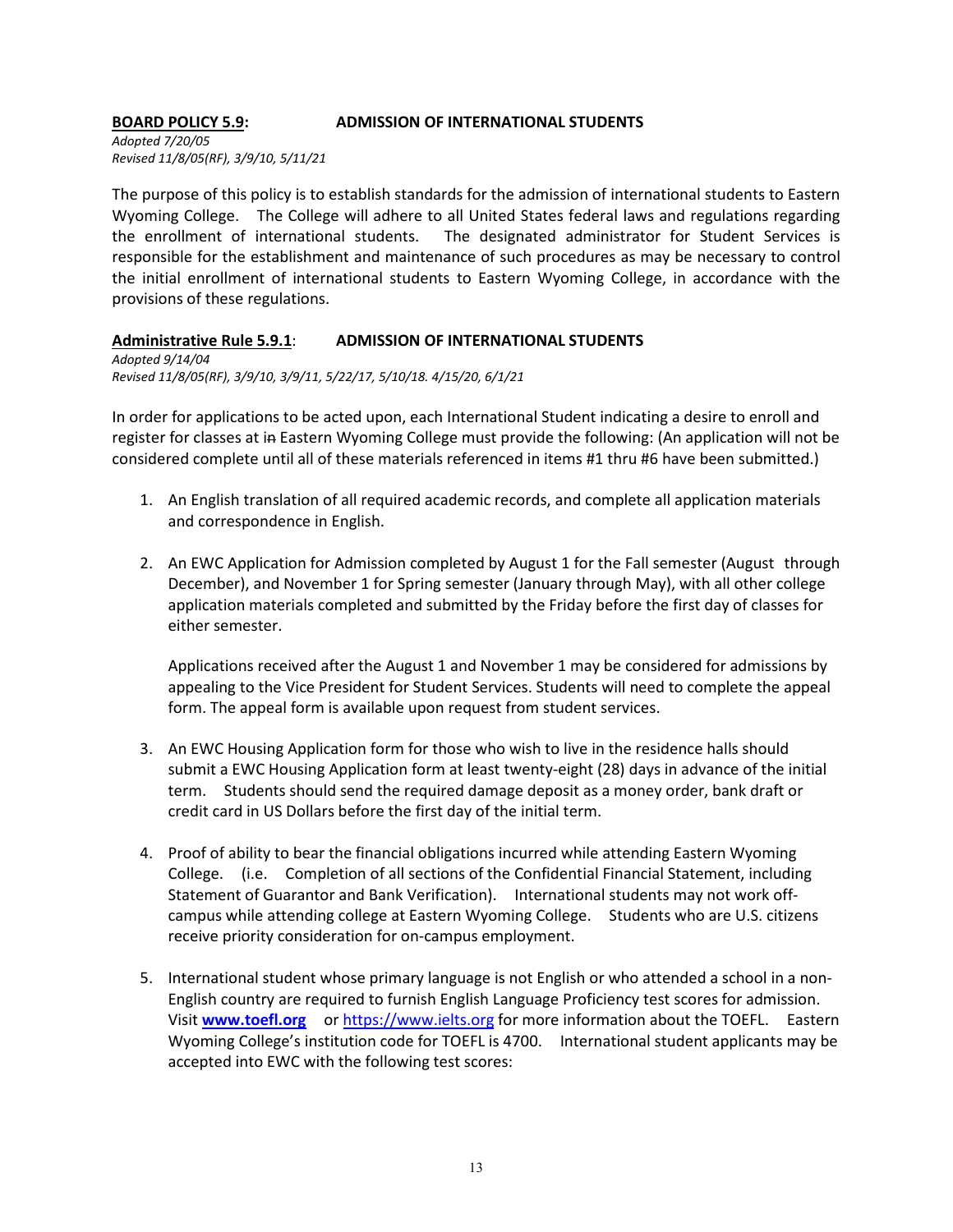## **TOEFL (Test of English as a Foreign Language) Scores**

Paper based: 487 **or** Computer Based: 163 **or** Internet Based: 57

**International English Language Testing System (IELTS)**

IELTS Band Score 6

## **DUOLINGO Language Assessment**

DUOLINGO Score of 90 or higher

The following categories of applicants are not required to provide test scores (TOEFL, IELTS, DUOLINGO) showing English-language proficiency:

- International applicants whose native language is English.
- International applicants who have completed at least 2 years at a secondary school in the United States.
- International applicants who have completed one year or more of full-time coursework at a post-secondary institution in the United States. The total amount of academic work completed must be officially graded by the registrar of that institution and have a cumulative GPA value of 2.0 or higher, excluding ESL curriculum.
- International applicants who have received a degree from an international post-secondary institution whose language of instruction is English. Official documentation will be required from the institution's Registrar's office stating that the medium of instruction for the degree received was English.

All other applicants are required to provide evidence of English-language proficiency.

- 6. Documentation of an MMR immunization and negative TB test, and/or TB Status must be provided prior to being admitted and registered for classes. International Students are required to have and must show proof of medical insurance at the time of their application and during their enrollment at Eastern Wyoming College.
- 7. Upon completion of items #1 thru #6 and verification by the institutional Principal Designated School Official (PDSO), a SEVIS I-20 form will be generated by Eastern Wyoming College at the time of admission to the College.

# **International Transfer Students**

- 1. Students currently attending another college in the United States and wanting to transfer to Eastern Wyoming College must complete the student section of the EWC transfer form. This form must be sent to the student's international contact at the current institution for completion of the school's section, then returned to the EWC Admission Office. The form is available upon request from Student Services.
- 2. 2.International students whose primary language is not English or who attended a school in a non-English speaking country are required to furnish English Language Proficiency test scores for admission. Visit **www.toefl.org** for more information about the TOEFL. Eastern Wyoming College's institution code for TOEFL is 4700. International student applicants may be accepted into EWC with the following test scores: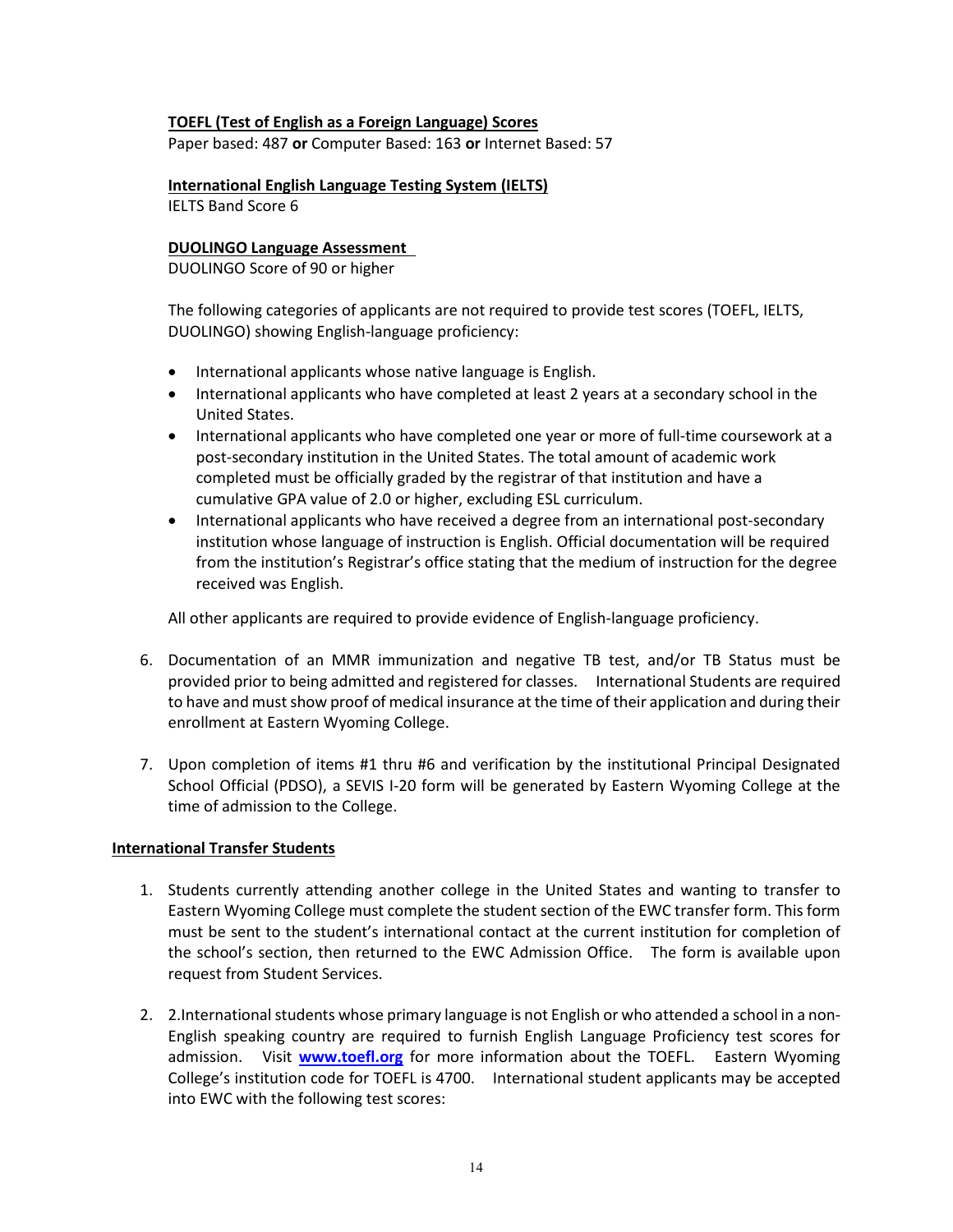#### **TOEFL (Test of English as a Foreign Language) Scores**

Paper based: 487 **or** Computer Based: 163 **or** Internet Based: 57

**International English Language Testing System (IELTS)**

IELTS Band Score 6

## **DOULINGO Language Assessment**

DOULINGO Score of 90 or higher

The following categories of applicants are not required to provide test scores (TOEFL, IELTS, DOULINGO) showing English-language proficiency:

- International applicants whose native language is English.
- International applicants who have completed at least 2 years at a secondary school in the United States.
- International applicants who have completed one year or more of full-time coursework at a post-secondary institution in the United States. The total amount of academic work completed must be officially graded by the registrar of that institution and have a cumulative GPA value of 2.0 or higher, excluding ESL curriculum.
- International applicants who have received a degree from an international postsecondary institution whose language of instruction is English. Official documentation will be required from the institution's Registrar's office stating that the medium of instruction for the degree received was English.

All other applicants are required to provide evidence of English-language proficiency.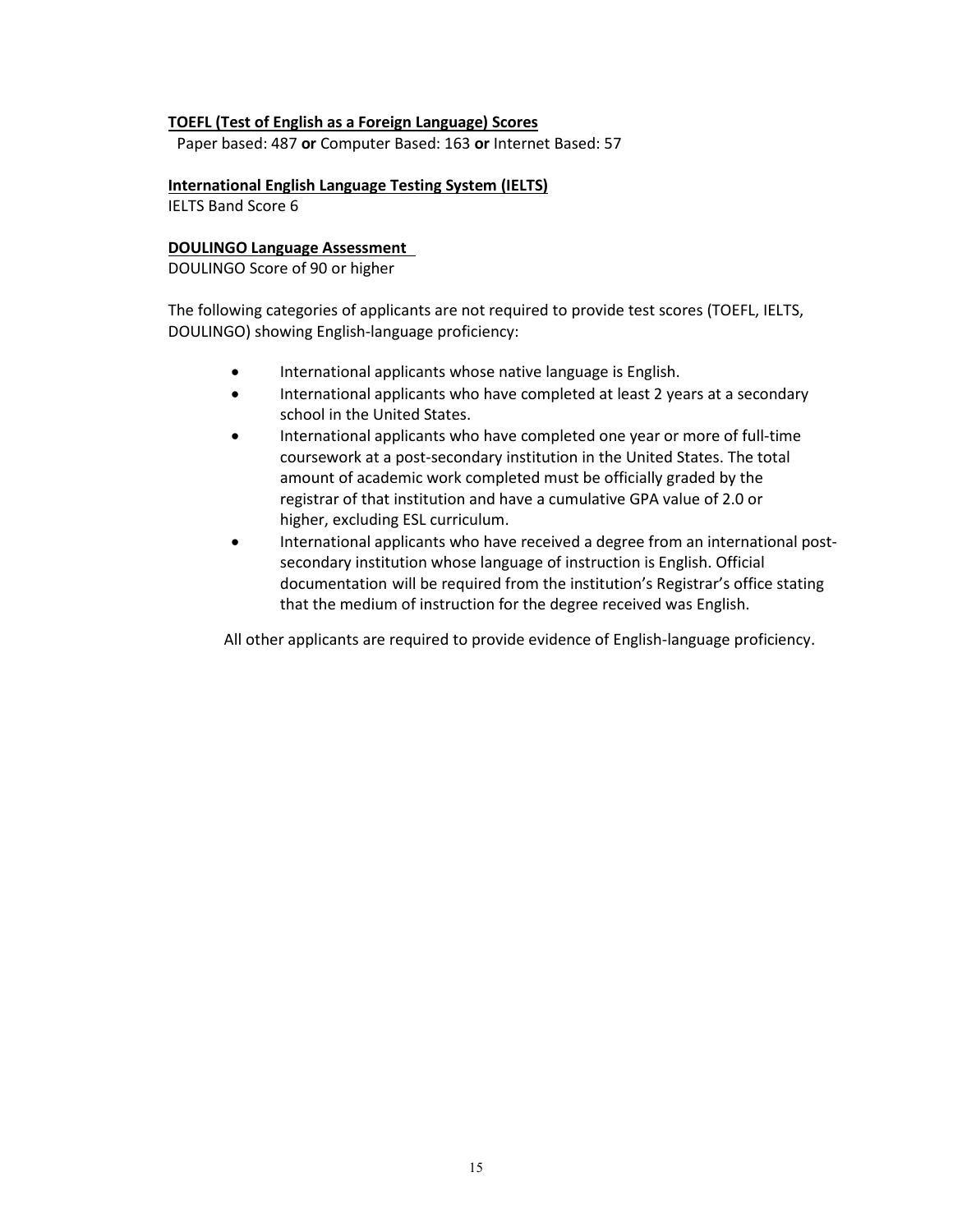#### **BOARD POLICY 5.10: CLUB SPONSORSHIP**

*Adopted 7/20/05 Revised 11/8/05(RF), 3/9/10, 5/11/21*

Eastern Wyoming College will sponsor no off-campus student club activities that occur outside the school year. This restriction would cover all student activities offered by the College which include: those clubs listed under campus life in the Eastern Wyoming College catalog.

Sponsors of activities which might be hazardous to students must ensure that all the participants have knowledge of the skills and safety precautions required of the activity.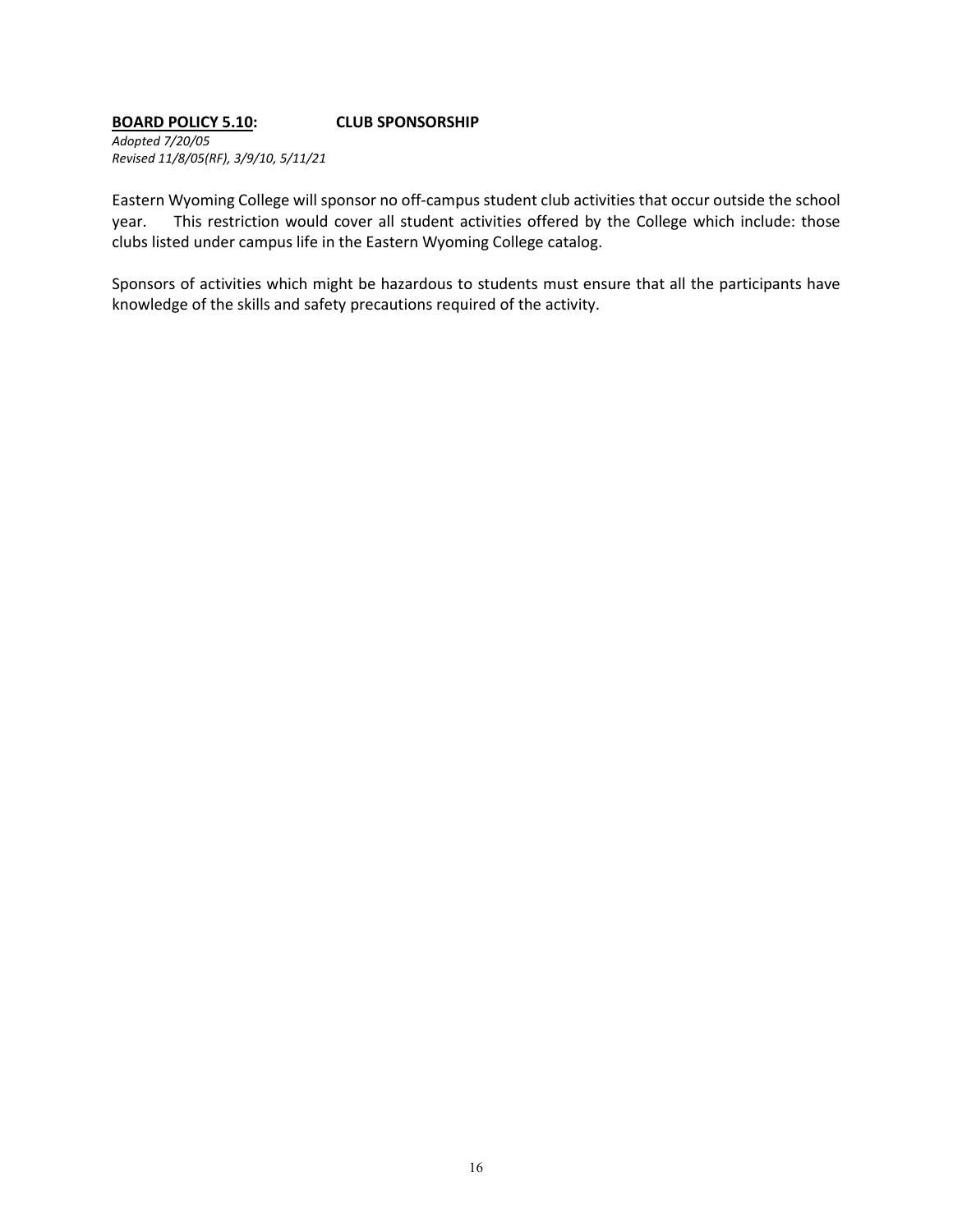# **BOARD POLICY 5.11: RESIDENCE CLASSIFICATION POLICY**

*Adopted 9/14/93 Revised 11/8/05(RF), 3/9/10, 6/09/20*

Requirements for in-state residency for tuition determination for Wyoming Community Colleges are established by the Wyoming Community College Commission. The following regulations govern the classification of students as a resident or non-resident for the purpose of tuition assessment at each of the seven Wyoming Community Colleges.

In accordance with Wyoming Community College Commission rules, the EWC Board of Trustees will determine residency classification according to EWC Administrative Rule 5.11.1.

# A. RESIDENCE CLASSIFICATION POLICY

- 1. Individuals may be reclassified for the following term when facts indicate that a change in residency has occurred since the time of original residence classification or since their most recent appeal. Reclassification as an in-state student will not be applied retroactively to previous terms.
- 2. A student assigned a non-resident classification may submit a request for reclassification to the Registrar. The student must submit the request and accompanying documentation on or before the first day of classes. A decision will be rendered within 20 days of the first day of classes.
- 3. A student classified as a resident by one Wyoming Community College or the University of Wyoming will be considered a resident at all Wyoming Community Colleges.

# B. CLASSIFICATION PROCEDURES

- 1. Residence classification shall be initiated for each student at the time the application for admission is accepted.
- 2. The following students are considered nonresidents: Individuals who are not U.S. citizens or permanent residents except as provided by C.2 or C.3 as follows. • Individuals holding a valid Nonimmigrant status in the following categories: F-1 and F-2; H-3 and
- H 4; J-1; K-1; and J-2; M-1 and M-2; Q-1; and R-2 visas except as provided by C.2 or C.3 as follows.
- C. RESIDENCY: The following students are considered Wyoming residents (accompanying documents may be required):
	- 1. A financial dependent, or under the age of 24 with a parent, guardian, or spouse who lives in the State of Wyoming. (Provide most recent tax return for verification of dependent status. Additional documents may be required to show length of residency in Wyoming.)
	- 2. A graduate of a Wyoming high school. (High school transcript or diploma may be required.)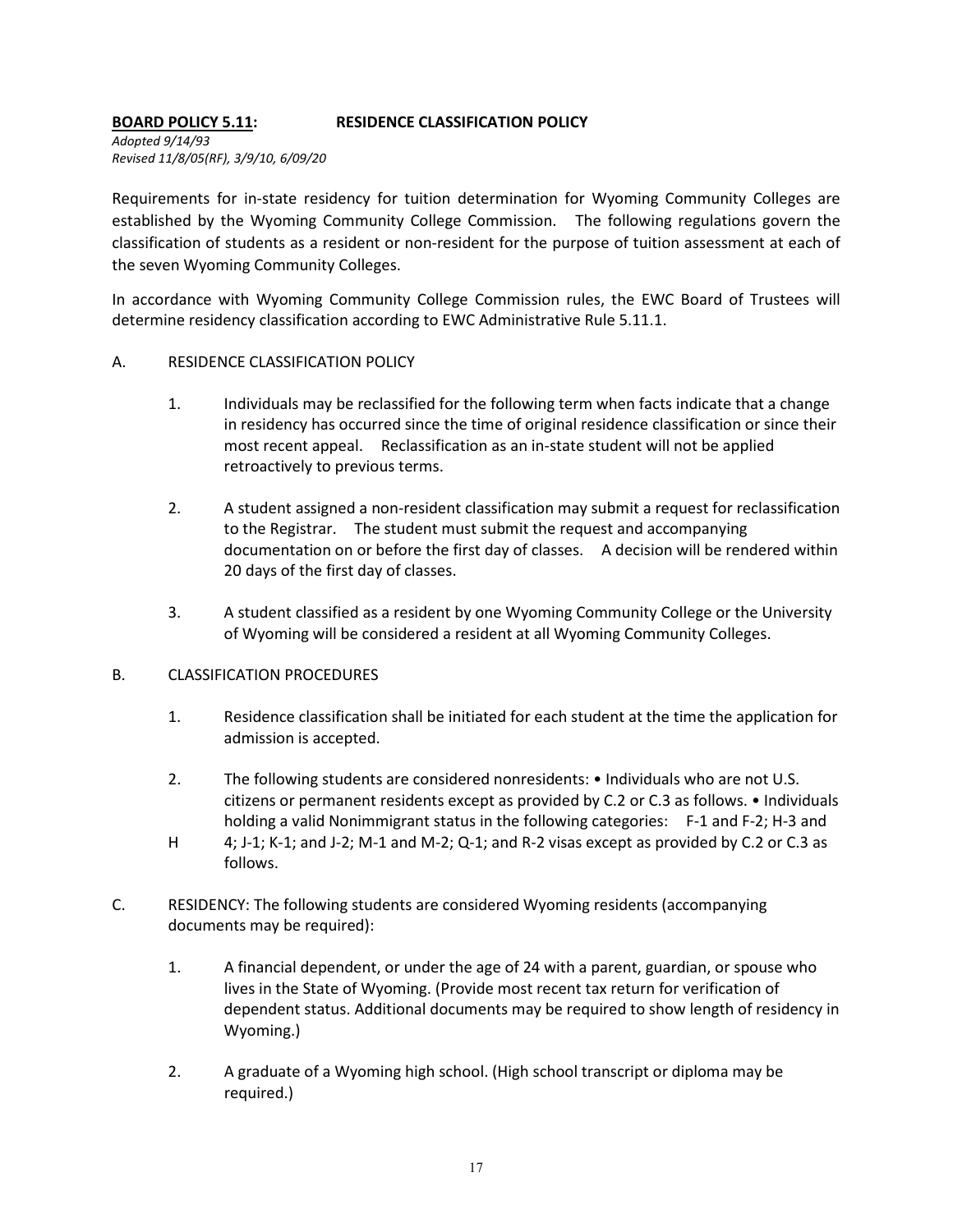- 3. A student who earned a high school equivalency in Wyoming and also qualifies for a Hathaway Scholarship. (Verification of Hathaway eligibility is required as well as completion of high school equivalency.)
- 4. An active member of the Wyoming National Guard or U.S. Armed Forces member stationed in Wyoming, or the dependent of one. (Provide military enlistment papers or transfer orders.)
- 5. A Wyoming resident who was temporarily absent from the State due to military service, attendance at an educational institution, or other type of documented temporary absence. (Provide military discharge (Form DD 214), institution transcript/certificate, etc., and proof of residency.)
- 6. A student who has been awarded resident tuition status at another Wyoming Community College or the University of Wyoming. (Submit documentation showing resident tuition status.)
- 7. The spouse or financial dependent of an individual who is a Wyoming resident pursuant to these Guidelines. (Provide a copy of marriage license and verification of spouse's residency.)
- 8. A legal dependent under age 24 of a Wyoming community college graduate. (Provide graduate's name, Wyoming Community College, graduation date, and verification of dependent status.)
- 9. Has a permanent home in Wyoming. To determine if a permanent Wyoming home has been established, a variety of factors are considered and no one factor determines residence status (see Wyoming Community Colleges Application for Residency Reclassification form for examples). Documentation must show six months' continual presence in Wyoming.
- 10. A veteran or eligible individual, as described in 38. U.S.C. 3679 (c) (2), and is providing:
	- a. A certificate or other evidence of the veteran's or uniformed service members' qualifying service of 90 days or more in the uniformed services of the United States.
	- b. Other documented evidence as outlined on the Wyoming Community Colleges Application for Residency Reclassification form.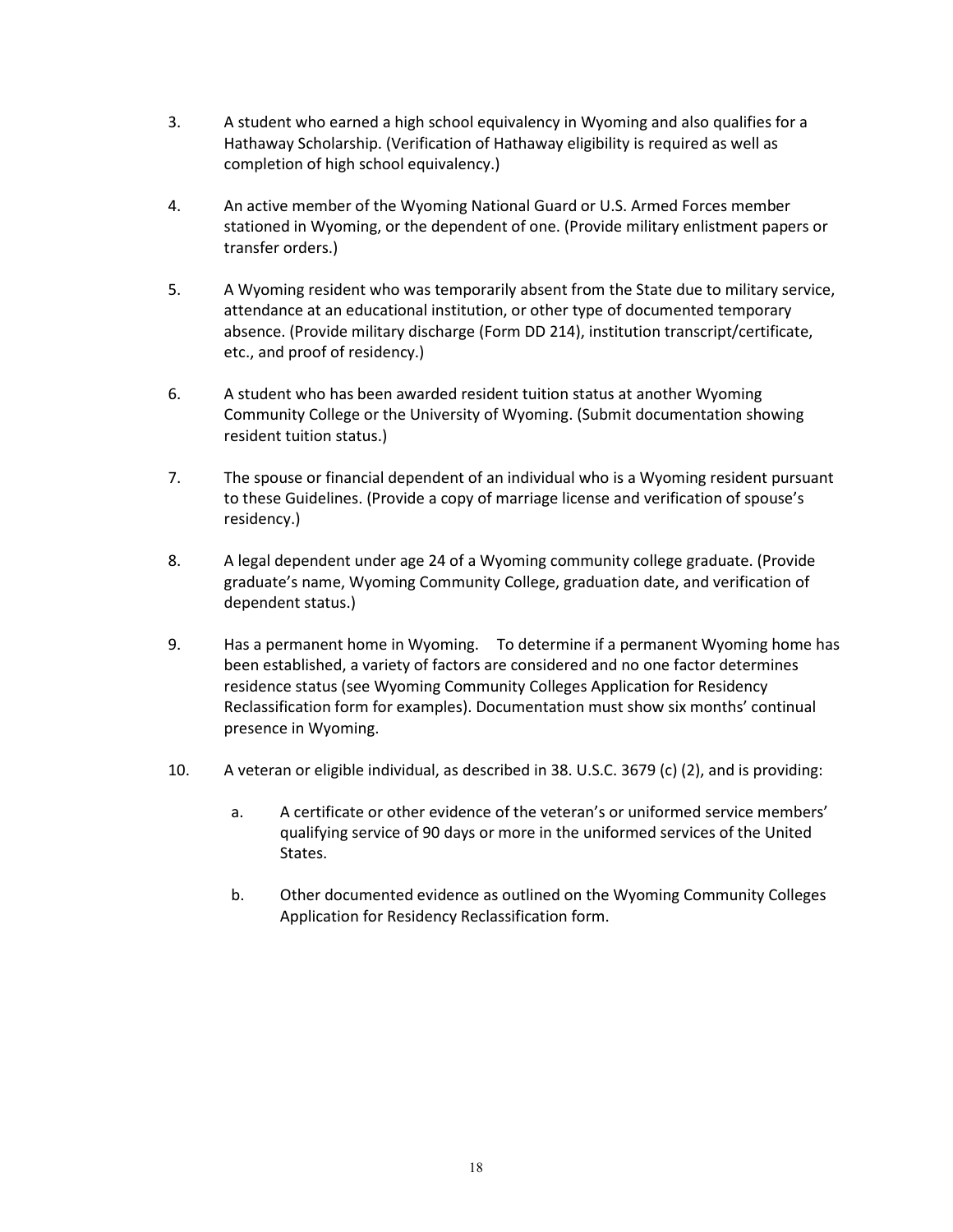#### **BOARD POLICY 5.12: HIGH SCHOOL STUDENT TUITION POLICY**

*Adopted 1/14/03 Revised 11/8/05(RF), 3/9/10, 6/10/20*

Wyoming Statutes provide that agreements between the school districts and the colleges or University shall establish that any fees covered by the agreement are assessed to the school district for student participation. The agreement shall also set a payment schedule and arrangements to facilitate payment and collection of the fees. See W.S. 21-20-201(d). Students, parents or guardians do not pay for dual and concurrent enrollment courses.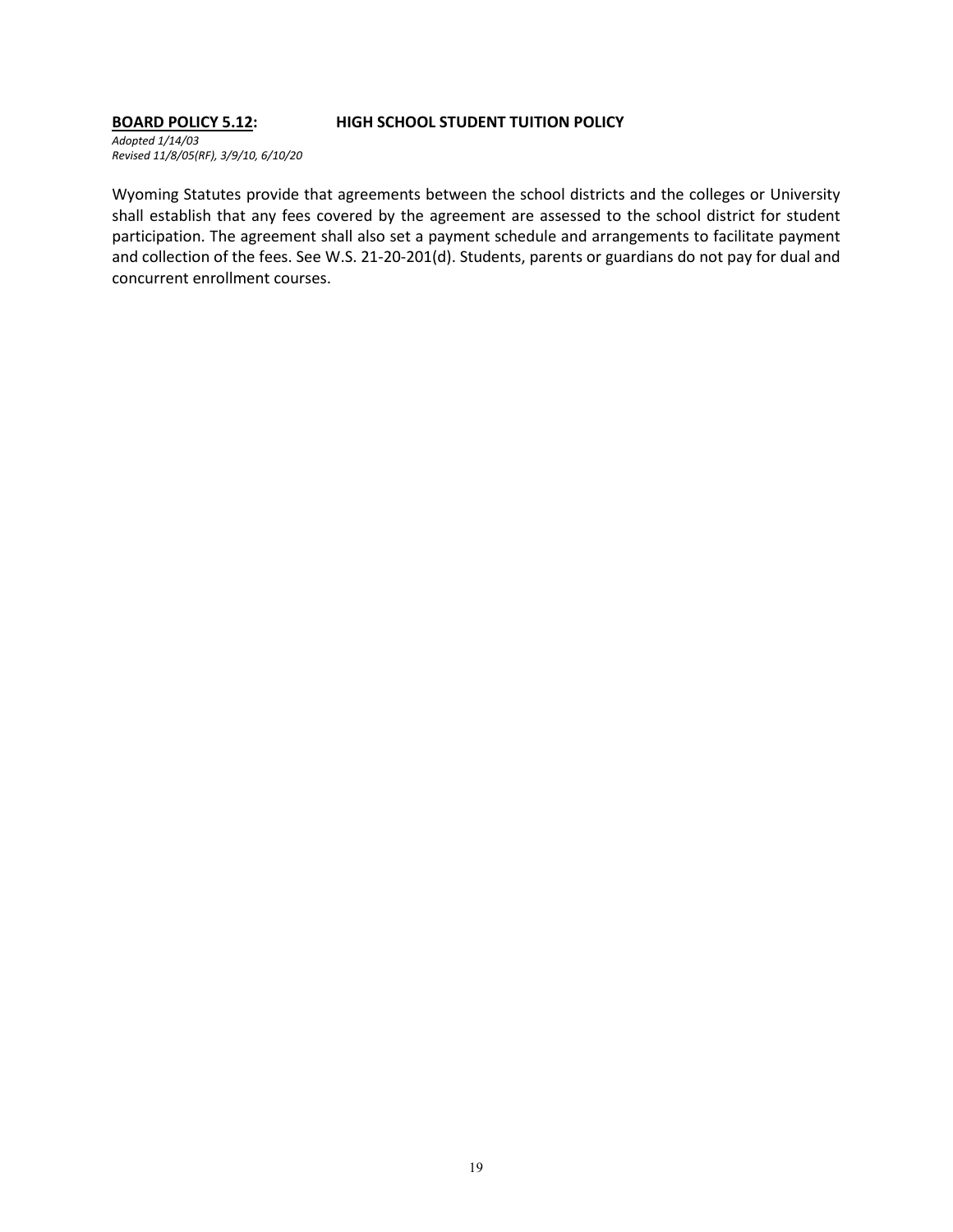# **BOARD POLICY 5.13: STUDENT CODE OF CONDUCT**

Adopted 7/20/05 Revised 11/8/05(RF), 3/9/10, 6/09/20

Colleges recognize the student as an adult pursuing an education. Just as a student does not lose citizenship rights upon enrolling at a college, the student also does not become immune to society's obligations and laws or to the responsibilities of daily living in a broader society. In general, the behavioral norms expected of the college student are those of common decency and decorum, recognition of and non-infringement upon the rights and property of others and of the college, honesty in academic work and all other activities, and observance of local, state, and federal laws.

When students enter Eastern Wyoming College, they take upon themselves certain responsibilities and obligations, including satisfactory academic performance and social behavior consistent with the lawful purposes of the college. Student conduct, therefore, is not considered in isolation within the college community but as an integral part of the education process. All students are expected to know and abide by this code of student conduct.

# **Administrative Rule 5.13.1 Student Code Authority**

Adopted: 6/29/20 Revised: 6/1/21

The Board of Trustees delegates to the College President the authority to oversee the administration of conduct standards.

The Advisory Council for Student Services Committee is responsible for reviewing the Student Rights and Responsibilities Handbook as set forth in Article VI, below. All new and revised Student Rights and Responsibilities Handbook administrative rules must be approved by the Advisory Council for Student Services, the Vice President for Student Services, Leadership Council, and the College President.

Administration of the Code is the responsibility of the Vice President for Student Services or designee who shall develop procedures to carry out the Code.

The Vice President for Student Services or designee shall serve as the principal investigators and administrators for alleged violations of the Code, and shall interpret and implement procedures to carry out the Code.

Decisions made by the Vice President for Student Services or designee, shall be final, pending the appeal process set forth in this Code.

# **Administrative Rule 5.13.2 Jurisdiction**

Adopted: 6/29/20 Revised: 6/1/21

The Code shall apply to student conduct on College premises and at or in connection with College related or sponsored events and activities regardless of location. College related and sponsored events include, but are not limited to international or domestic travel, activities funded by the Student Senate, college approved clubs and athletic events, trainings, online learning, supervised academic/work experiences, and College sanctioned social activities. Off-campus events and activities sanctioned and/or sponsored by the College are also governed by this rule. If it is determined that the alleged off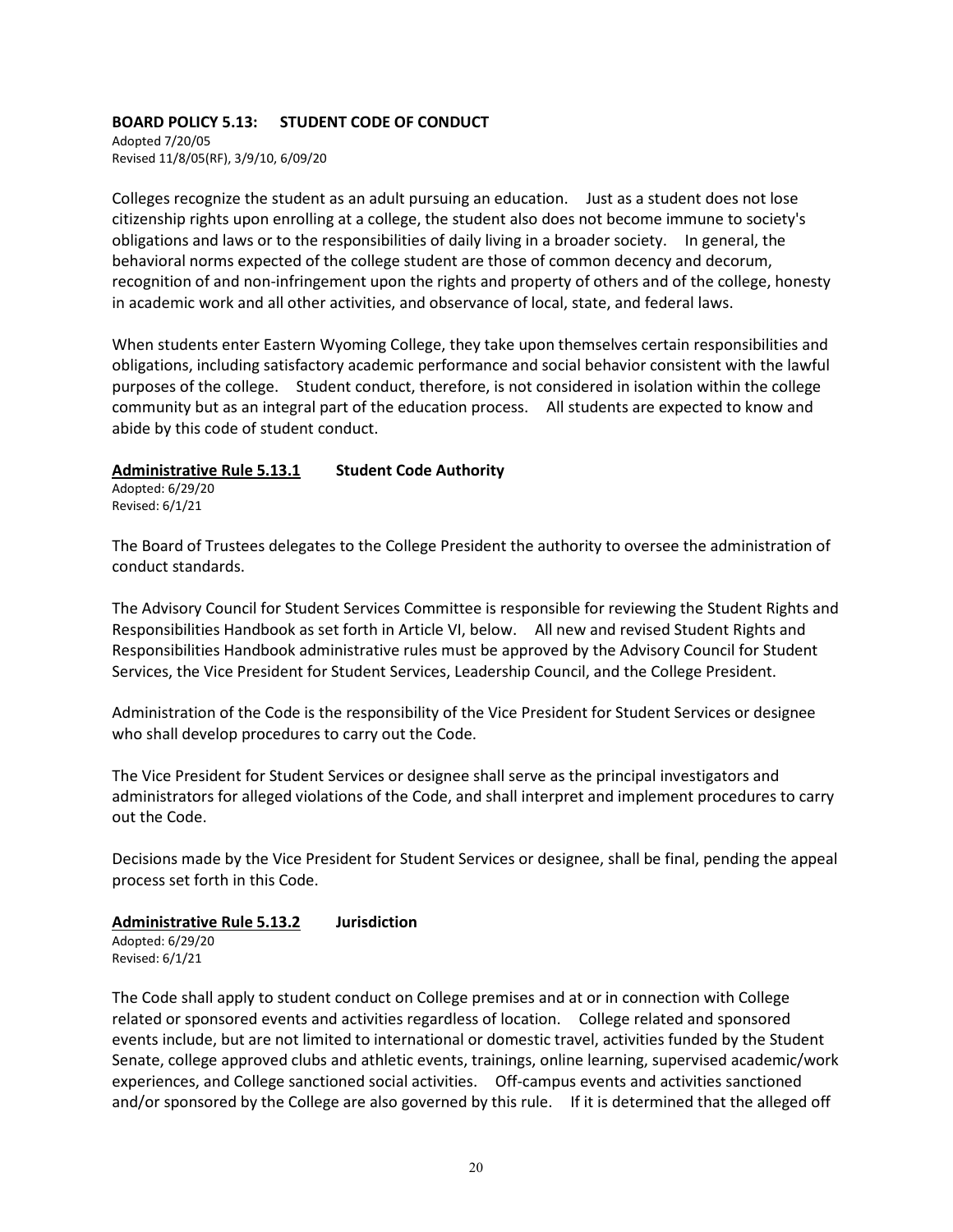campus misconduct adversely affects the College community or the pursuit of the College's objectives, the same policies and processes that govern on-campus allegations of misconduct will apply.

The code shall apply from the time a student applies for admission to the College through the student's receipt of degree and/or certificate, or they cease formal enrollment. If a student withdraws or ceases to attend while a disciplinary matter is pending, they may be held accountable to the Code.

All persons, including persons who are not students, must comply with all applicable College policies and procedures when attending or participating in any activity connected with the College.

At the discretion of the Vice President of Student Services or designee allegations of misconduct by students or student groups may be adjudicated by the College prior to, concurrent with, or following any civil or criminal proceedings.

**Administrative Rule 5.13.3 Prohibited Conduct** Adopted: 6/29/20

Revised: 6/1/21

The following constitutes conduct prohibited by the College for which a student or student groups are subject to disciplinary action:

# A. Academic Dishonesty

Actions constituting violations of academic integrity include, but are not limited to, the following:

Cheating. Includes but is not limited to use of any unauthorized assistance for academic work and use of resources beyond those authorized by the faculty member(s) in writing papers, preparing reports, solving problems, or carrying out other assignments. Also included is the acquisition, without permission, of tests or other academic material belonging to a member of the College faculty or staff.

Collusion. Includes but is not limited to assisting another to commit an act of academic dishonesty such as paying or coercing someone to acquire unauthorized academic material, taking a test or doing an assignment for someone else, unauthorized group work, use of unauthorized electronic devices, or allowing someone to do these things for one's own benefit.

Fabrication. Includes but is not limited to falsifying data, information, or citations in completing an academic assignment or other institutional document. This also consists of providing false or deceptive information to an instructor concerning the completion of an assignment.

Plagiarism. Includes but is not limited to use of someone else's language, ideas, or other original material that is not common knowledge without attribution to the source. This definition applies to all student work, not limited to print materials, online materials, manuscripts, oral discussion, and the work of other students. Examples include submitting someone else's language, ideas, or materials as one's own; inadequate paraphrasing and/or direct copying of material without academic citations, and self-plagiarism, which includes the unauthorized submission for credit of academic work that was previously submitted for credit in another course.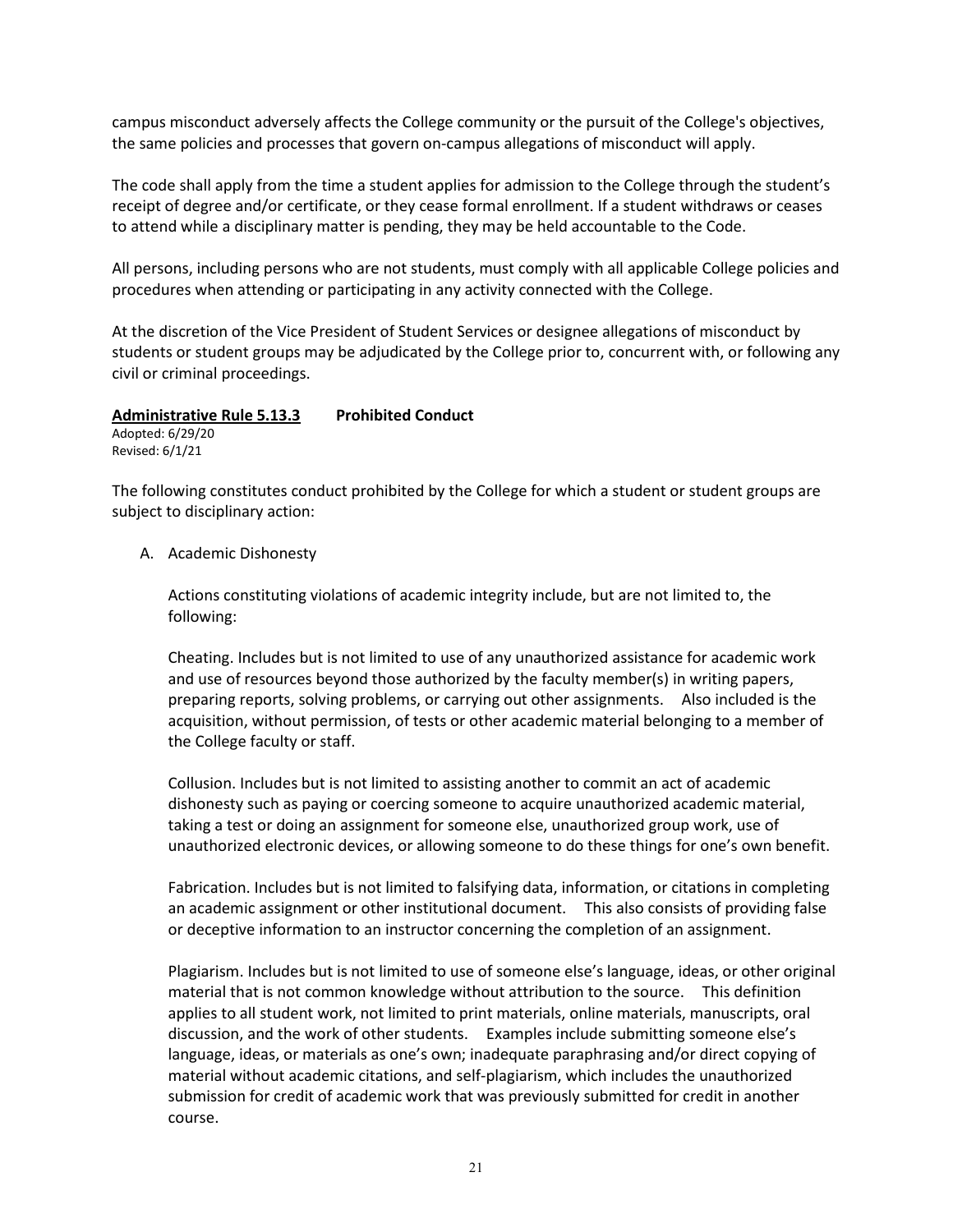#### B. Alcohol and Drug Violations

Alcohol. The possession, consumption, distribution, sale, or being under the influence of any alcoholic beverage is prohibited on College premises and during College related or sponsored events and activities, except as permitted by law and applicable College policies.

Drugs. The possession, consumption, distribution, sale, or being under the influence of any illegal drugs is prohibited at all times. This includes unauthorized use of prescription drugs. The possession, consumption, distribution, sale, or being under the influence of marijuana, cannabis, or any of its derivatives is prohibited on College premises and during College-related or sponsored events and activities.

#### C. Assault, Endangerment, and Intimidation

Assault. Unwelcome physical contact that obstructs or disrupts a person from engaging in individual activities; puts a person in reasonable fear for personal safety; or causes or creates a substantial risk of personal injury or property damage.

Endangerment and Intimidation. Non-physical contact includes but is not limited to bullying, intimidating, or threatening behavior that obstructs a person from engaging in individual activities; puts a person in reasonable fear for personal safety; causes or creates a substantial risk of personal injury or property damage; or causes or intended to cause emotional or physical distress. Non-physical contact includes all forms of direct or indirect contact with another person such as, but not limited to written, electronic, or telephonic communication of any form.

# D. Disruptive Behavior

Disruption. Actions that cause the obstruction or disruption of teaching, learning, research, administration, disciplinary procedures, and all other College-related or sponsored activities. This includes the College's public service functions and all other authorized activities on Collegeowned property and community facilities utilized by the college.

Obstruction. The obstruction or disruption interfering with the freedom of movement, including obstruction of the free flow of pedestrian or vehicular movement on College property or at a College activity.

Infringement. Leading or participating in any activity that unreasonably infringes on the rights of another member of the College community whether intentional or not.

Interference. Interfering with someone else's participation in a College activity, event, or process.

# E. Failure to Comply

Refusing to comply with reasonable directions of College officials, acting in the scope of their duties as they pertain to this Code. In some cases, "officials" may be students employed / designated to act on behalf of the College and this Code.

Noncompliance with any disciplinary sanction imposed under this Code.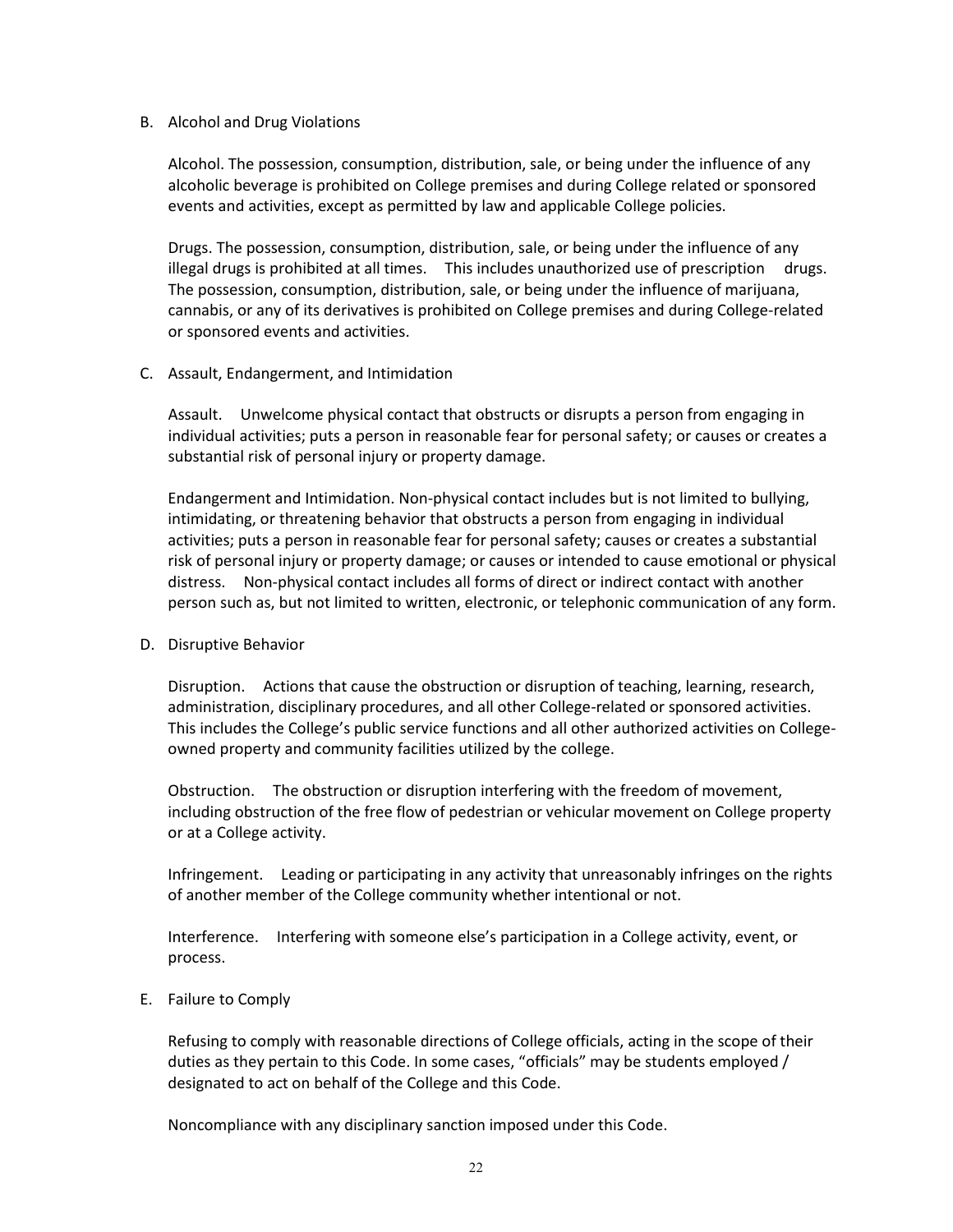F. Falsification of Information

Includes, but is not limited to:

Knowingly furnishing false information, or failing to furnish correct information, in response to request or requirement of a College Official.

Forging, altering, or misusing EWC documents, records, or identification cards, including electronic documents and records.

Unauthorized use of another individual's identification or password, or sharing one's personal identification or password with an unauthorized user.

Knowingly reporting a false emergency.

Knowingly making a false accusation of misconduct.

G. Fire and Life Safety

Includes, but is not limited to:

Tampering with fire safety equipment, generating a false alarm, or engaging in behavior that constitutes a fire or safety hazard.

Failure to evacuate a College building after an alarm has sounded.

Failure to follow the fire and/or life safety-related directives of a person authorized to give such directives.

H. Harassment

Unwelcome verbal, nonverbal, visual, or physical conduct that is so severe, persistent, or pervasive that it interferes with or limits the ability of a student, faculty, or staff member to participate in, or benefit from, the College's educational and/or employment opportunities, programs, or activities. A single incident may also constitute harassment.

At the College's sole discretion, harassment may be addressed through the College's Nondiscrimination and Non-harassment Policy instead of or in addition to this Code. At the College's sole discretion, harassment on the basis of actual or perceived sex, gender, gender identity, or gender expression may be addressed through the College's Sexual Misconduct Policy instead of or in addition to this Code.

# I. Hazing

An act which endangers or jeopardizes the mental or physical health or safety of a student or other College community member, or which destroys or removes public or private property, for the purpose of initiation, admission into, affiliation with, or as a condition for inclusion and/or continued membership in a group or organization. This includes, but is not limited to, all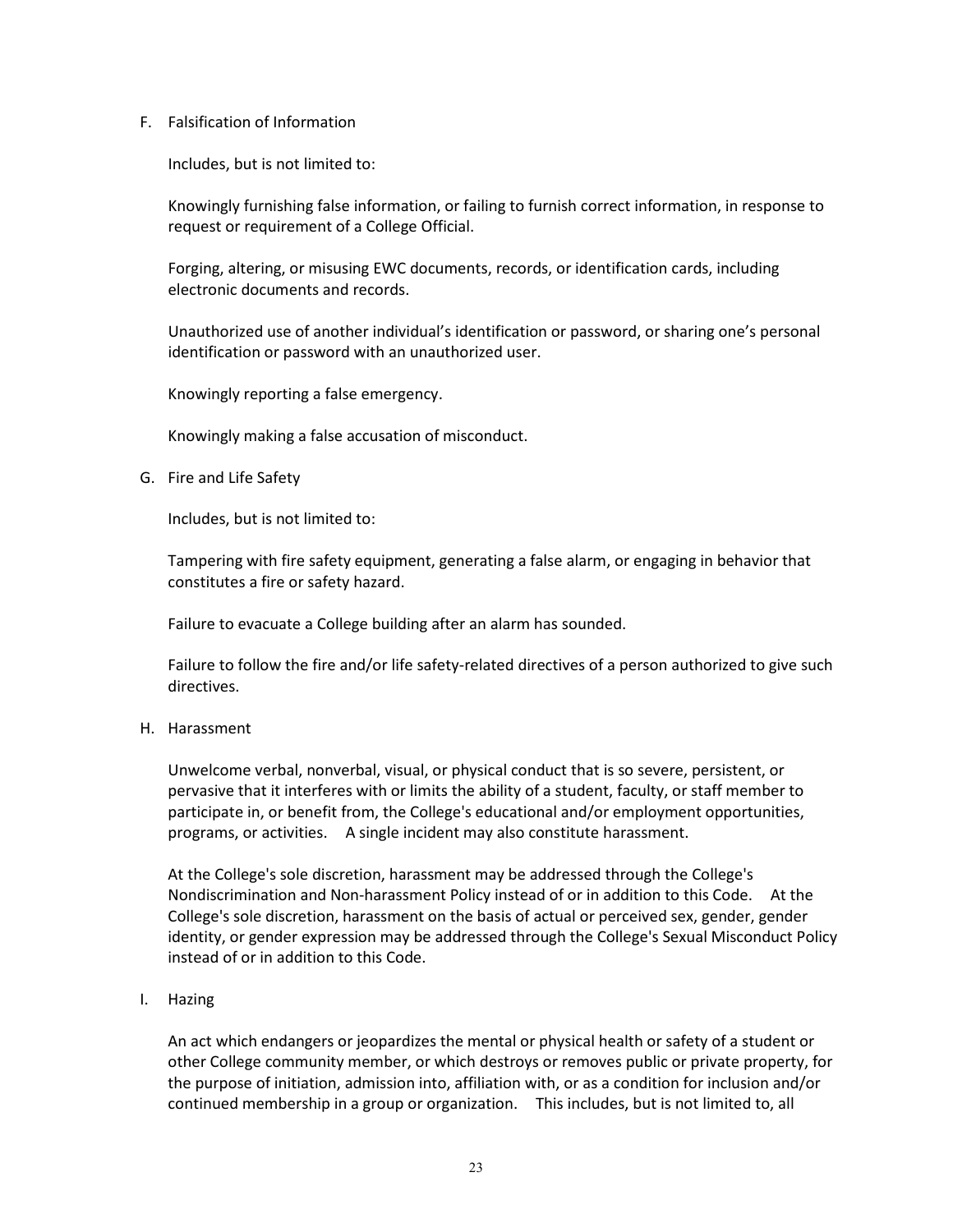violations of applicable hazing laws. The expressed or implied consent of the person subject to the hazing does not relieve an individual or group from responsibility for violating the Code.

J. Property Theft and/or Damage

Attempted or actual theft of, unauthorized use or possession of, and/or damage to property of the College or of a member of the College community.

K. Recording

Using, obtaining, attempting to obtain, record or photograph an individual without their consent is prohibited.

Recordings and/or photographs of lectures and presentations may not be used for any reason other than personal educational purposes and may not be shared publicly without the instructor's permission.

L. Retaliation

Retaliating, or attempting to retaliate, against any individual for exercising one's rights or reporting information is prohibited. Retaliation towards individuals involved in the process of responding to, investigating, or addressing allegations or violations of federal, state, or local law; College policy, including, but not limited to, the provisions of this Code is also prohibited.

M. Sexual Misconduct

Relevant definitions and the procedures for addressing possible sexual misconduct are included in the College's Sexual Misconduct Guidebook.

At its sole discretion, the College may address possible sexual misconduct through this Code and/or its Sexual Misconduct Guidebook.

N. Stalking

Stalking is repeatedly contacting another person when the contacting person knows or should reasonably know that the contact is unwanted. "Contacting" includes, but is not limited to, coming into the visual or physical presence of the other person; following another person; or sending written, electronic, or telephonic communication of any form to the other person, directly or through a third party. Stalking on the basis of actual or perceived sex, gender, gender identity, or gender expression is addressed in the College's Gender-based and Sexual Misconduct Policy, and at the College's sole discretion may be addressed through this Code and/or its Sexual Misconduct Policy.

O. Unauthorized Access and Unauthorized Individuals

Unauthorized possession, duplication, or other use of a key, keycard, or other restricted means of access to College premises. This includes but is not limited to unauthorized entry onto or into College property.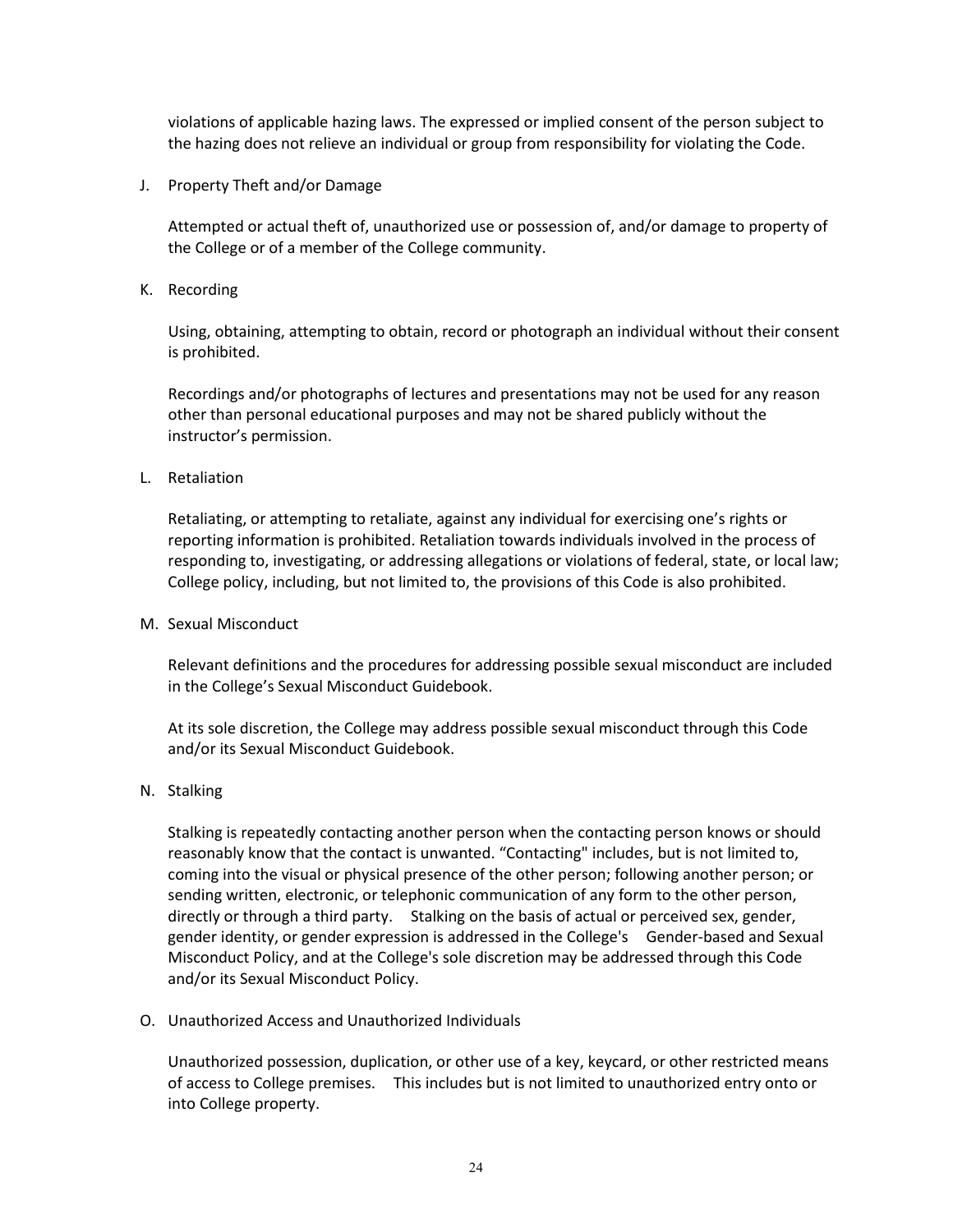Faculty may provide permission or may restrict persons who are not registered for the course from attending class sessions. Exceptions will be approved by the Vice President for Academic Services in accordance with the American with Disabilities Act and Amendments Act. Additional exceptions may be made at the discretion of

The College reserves the right to remove unauthorized individuals from the campus at any time by college administration if deemed to interfere or disrupt with the educational environment or poses a potential safety threat to others. Violation of College Policy

Violation of any College policy, rule, or regulation that is posted by College Officials or available electronically on the College website.

P. Violation of Law or Regulation

Engaging in conduct that is contrary to any federal, state, or local law when such violation poses a risk to, or interferes with the College, its employees and students and their participation in College processes, programs, activities, or events.

Q. Weapons and Dangerous Materials

Possession of firearms, explosives, other weapons, or dangerous chemicals on College Premises is prohibited. The use of any item in a manner that harms, threatens, or causes disruption to the educational environment is prohibited. Exceptions to this policy are permitted when the weapon and/or dangerous materials are used in conjunction with an approved College instructional program, is carried by a duly constituted law enforcement officer, or is otherwise permitted by law.

#### **Administrative Rule 5.13.4: Procedures**

Adopted: 6/29/20 Revised: 6/1/21

A. Removal of Registered Students

If a student is engaging in disruptive behavior, faculty and/or staff may temporarily restrict a student's participation in class or temporarily block access to the learning management system. Before allowing the student to return to class, the faculty member(s), Department Chair / Program Director, will clarify with the student the behavioral standards that must be met in order to continue in the class. This clarification will occur as expeditiously as possible. During the period of restriction, the student must be provided the opportunity to maintain access to the educational/course content. Faculty must facilitate an alternate method for this to occur. The Vice President for Student Services and or designee can provide consultation and coordination throughout the classroom management process. If the disruptive behavior is not resolved through the clarification process, the faculty member, Department Chair/Program Director, Vice President for Student Services and or designee will impose further sanctions in accordance with this Code. Any permanent removal from class must be in accordance with the procedures of this Code.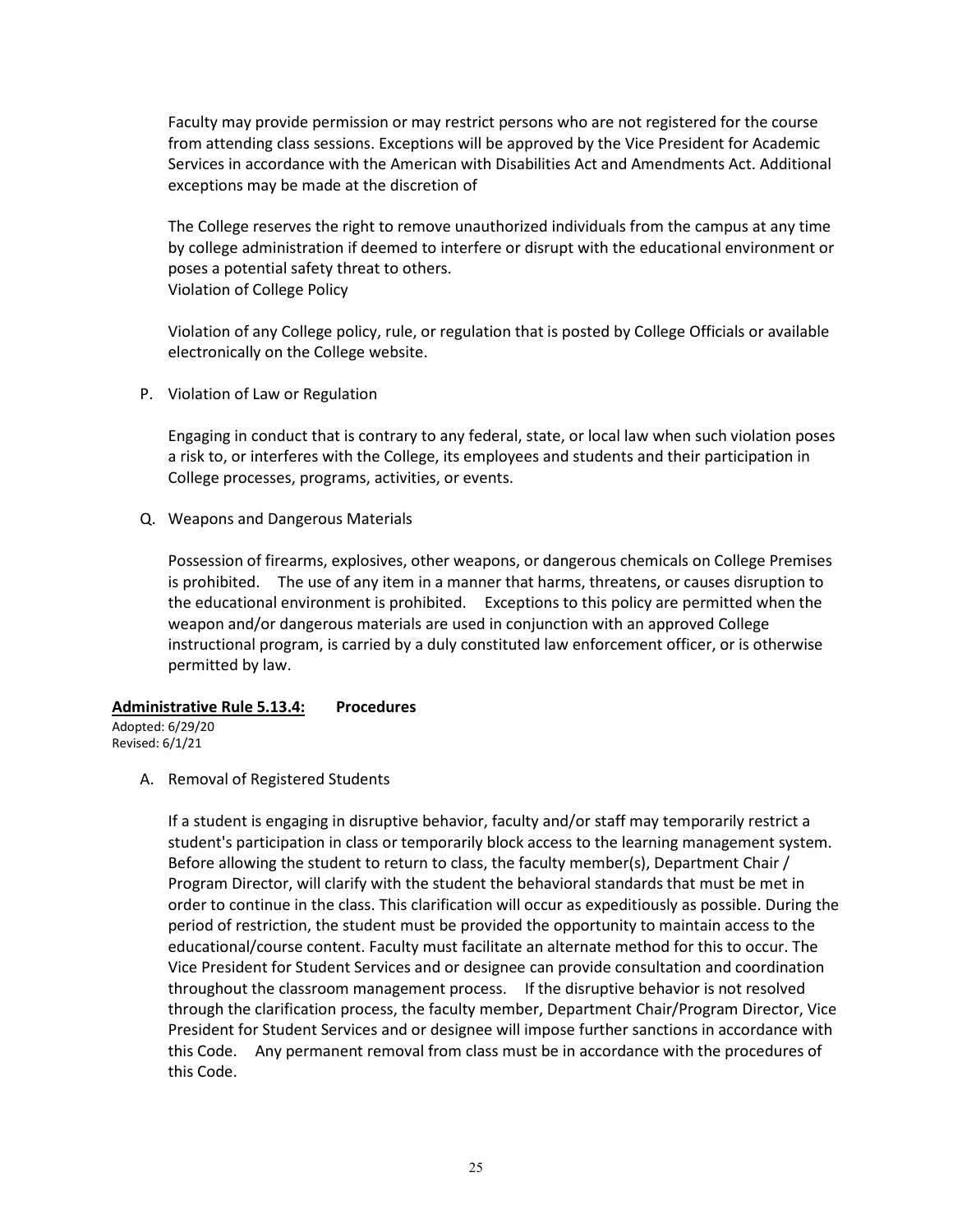#### B. Administrative Hearing Process

1. Report

Anyone may submit information about a possible Code violation by submitting a report to EWC Report and Incident web page.

2. Preliminary Review

The Vice President for Student Services and/or designee will investigate the alleged Code violation and gather further information if deemed necessary and appropriate. If the information does not substantiate a Code violation, the Vice President and/or designee can close the report or address the questionable behavior through the appropriate department area. If the report does constitute a Code violation, the Vice President and/or designee will provide the following processes. The Vice President for Student Services determines whether (a) the case will proceed to an Administrative Hearing, or (b) other measures or actions are prescribed.

3. Interim Action

The Vice President for Student Services or designee may impose one or more interim actions, including (a) immediate suspension, (b) restriction of access to College premises, the virtual learning environment, and/or all other College activities and privileges, or (c) any other action determined by the Vice President for Student Services or designee as reasonable to prevent the recurrence of the alleged Code violation and protect the integrity of the investigation. The interim action(s) does not replace the Administrative Hearing process as outlined in this Code.

The accused student will be referred to as the Responding Party and thus notified in writing of any interim action and the rationale. Following the written notification of the interim action, the Vice President for Student Services or designee shall provide the student five (5) calendar days, an opportunity to address the action and supporting information in person, by phone, or through written communication. Based on that information, the Vice President for Student Services or designee may maintain, revoke, or modify the interim action.

4. Notice of Hearing /Hearing Panel Composition

After the preliminary review by the Vice President for Student Services or designee, a Hearing Notice may be sent to the Responding Party. The notice shall include: (a) a brief description of the reported allegation(s), (b) the section(s) of the Code the Responding Party is alleged to have violated, (c) the range of possible sanctions for the alleged violation(s), (d) the time frame in which the hearing must take place, (e) information about having a Support Person attend, (f) information on how to request accommodations for a disability, and (g) information on the Administrative Hearing procedures.

The Administrative Hearing will occur within ten (10) days from the date on the Hearing Notice. Requests for extensions by the Responding Party may be granted at the discretion of the Vice President for Student Services.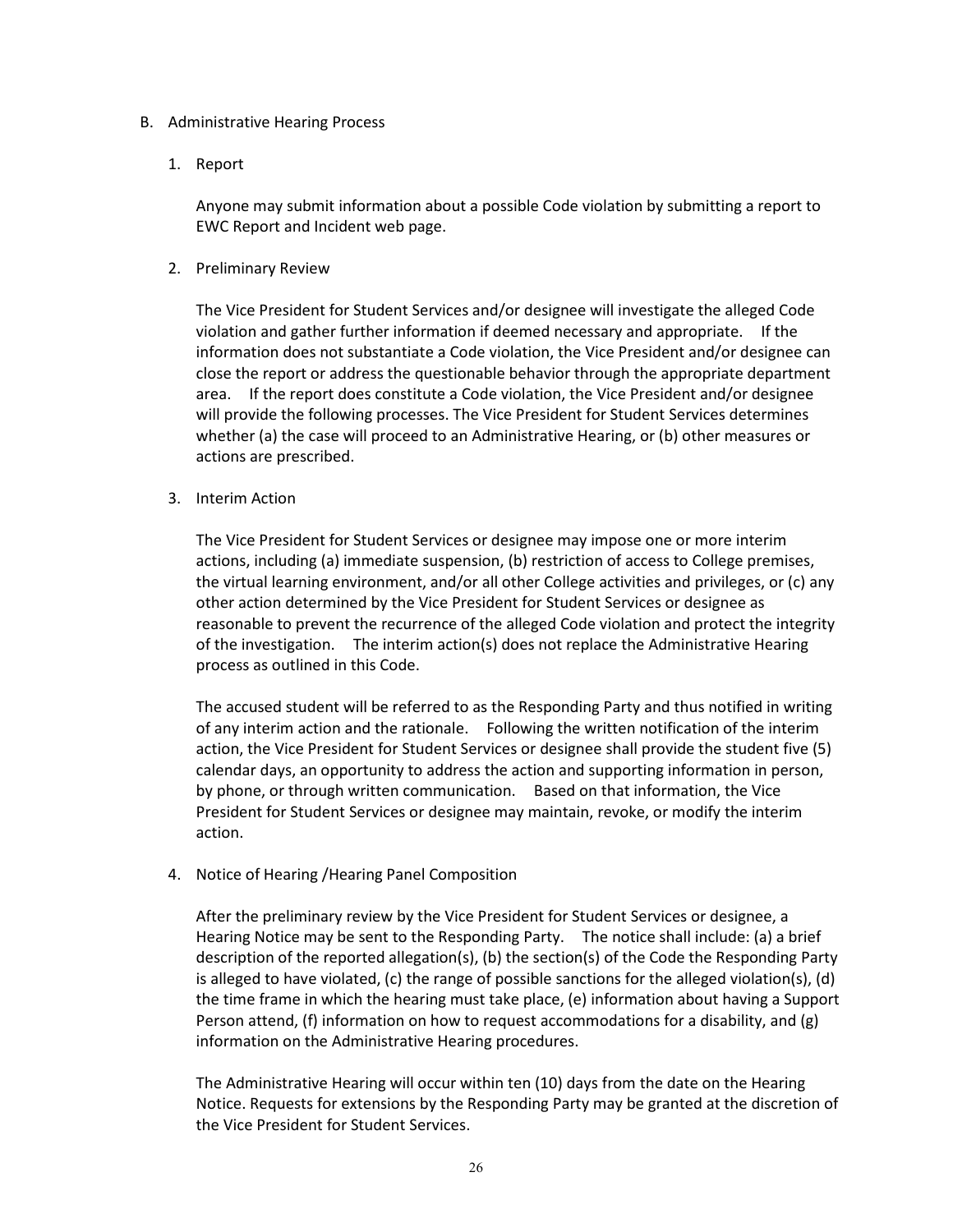The Hearing Panel will be comprised of the Vice President for Student Services, two faculty members selected by the Faculty Senate, one professional employee selected by the Staff Alliance, and one student selected by the Student Senate.

- 5. Administrative Hearing and Investigation
	- a. The Responding Party may elect to participate in the Administrative Hearing in person, by telephone, or by videoconference
	- b. The Responding Party may elect to not participate in or attend this hearing. In this case, the Vice President for Student Services or designee may decide the matter in the party's absence. Failure to cooperate or appear will not delay the hearing.
	- c. If the Responding Party elects to participate in the hearing, the Vice President for Student Services or designee will review the alleged violation(s) with the Responding Party at the hearing. The Responding Party will be provided a reasonable opportunity to share their perspective, and respond to the information presented.
	- d. The Responding Party may solicit a support person during the Administrative Hearing, but the Support Person may not participate in the meeting in any other manner, including speaking on behalf of the responding party. The College and/or the Responding Party may solicit legal advice at their own respective expense. The Responding Party must notify the College within forty-eight (48) hours prior to the Administrative Hearing if the Support Person will be an attorney.
	- e. The Vice President for Student Services or designee may gather additional information after the hearing by conducting interviews, reviewing documents, and other activities as deemed necessary. The Vice President for Student Services or designee may need to meet with the Responding Party about information gathered after the initial Administrative Hearing. This may take up to ten (10) days after the hearing, or longer as appropriate under the circumstances.
	- f. The Vice President for Student Services or designee will make reasonable efforts to communicate to all relevant parties any anticipated delays of more than ten (10) days.
- 6. Decision
	- a. All decisions of the Vice President for Student Services or designee will be based on a preponderance of the evidence.
	- b. After the hearing and the conclusion of any investigation, a decision letter will be sent to the Responding Party's College email and/or their permanent address articulating (i) the decision of the Vice President for Student Services, (ii) the sanction(s) imposed, if any, and (iii) information about the appeal process, if a Code violation is found.
	- c. In accordance with FERPA, and if deemed appropriate by the Vice President for Student Services or their designee, the Reporting Party may be notified of the decision and if an appeal is filed.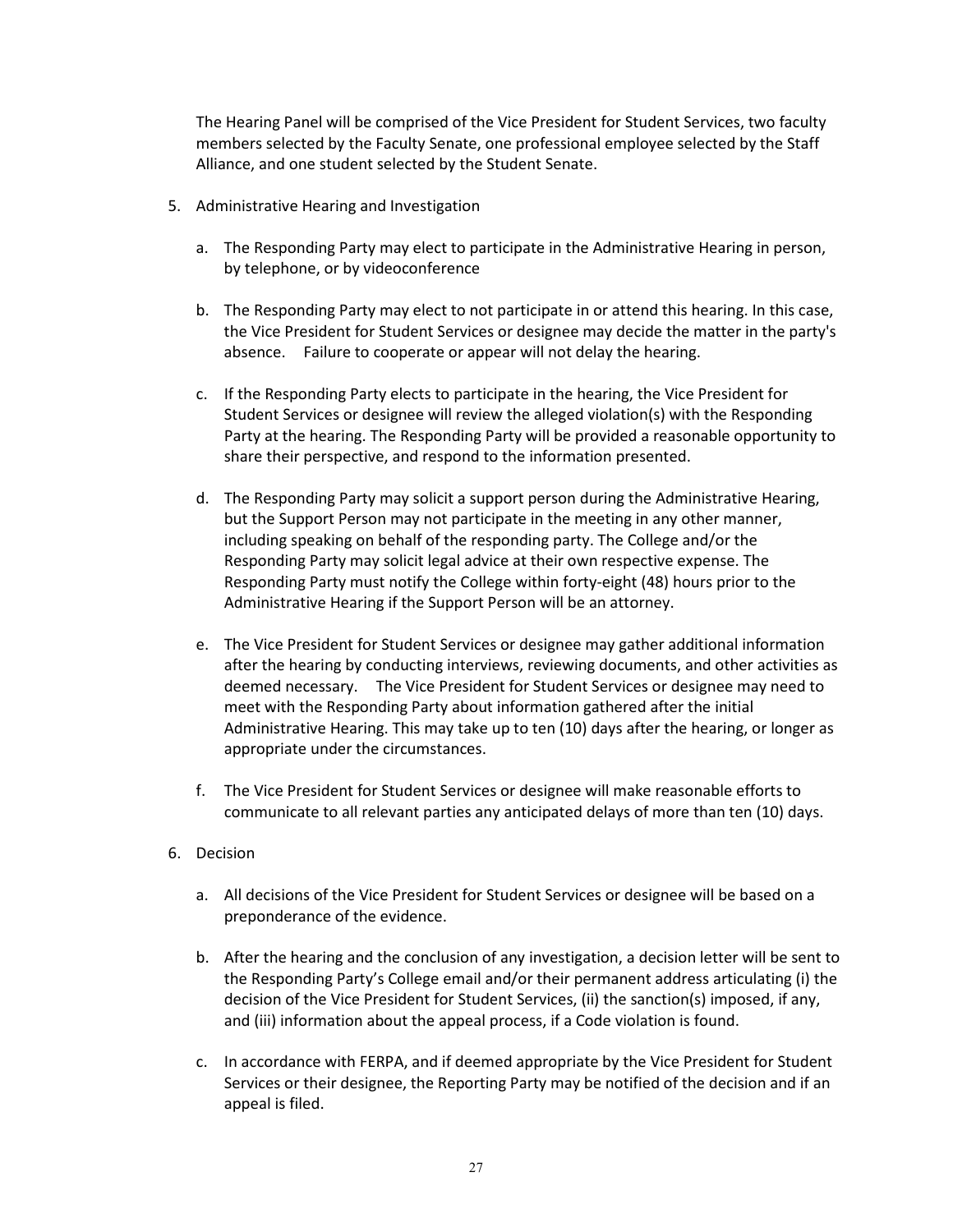- d. The decision of the Vice President for Student Services or designee is final unless an appeal is filed in accordance with the appeal procedures set forth in this Code.
- 7. Sanctions
	- a. Sanctions may be imposed upon any student, student organization, or student group found to be responsible for violating the Code.
	- b. More than one sanction may be imposed for a single violation.
	- c. Sanctions, including, but not limited to, the following, are intended to be educational and developmental in nature:
		- i. Administrative Removal from a Class. The Responding Party will be removed from a specific class but be allowed to continue in all other courses, unless otherwise restricted. The Responding Party is responsible for any tuition and fees associated with the administrative withdrawal process. The faculty member will have the discretion to determine the grade for the class upon removal and communicate to the Registrar.
		- ii. Community Service. The Responding Party must provide a designated number of hours of service to a designated entity.
		- iii. Educational Sanctions. The Responding Party must complete tasks such as assignments, interviews, reflection papers, educational meetings, or other educational activities.
		- iv. Expulsion. The permanent separation of the Responding Party from the College. This means that the Responding Party may not, at any time in the future: enroll in the College; be a member of any student club or organization; or register for, or participate in, any program, activity, or event sponsored or organized, in whole or in part, by the College. The Responding Party is trespassed from College Premises, which means the party may never again be present on College owned or controlled property, or access the virtual learning environment. The Responding

Party's rights and privileges as an enrolled student at the College are immediately revoked. The Responding Party will be responsible for any tuition and fees associated with the administrative withdrawal process, including any financial aid status implications.

Expulsion will become a part of the Responding Party's disciplinary record and permanent academic record. All other sanctions will become part of the Responding Party's disciplinary record but may not be a part of the party's permanent academic record.

v. Loss of Privileges. The Responding Party is denied specified privileges of being a student for a designated period of time.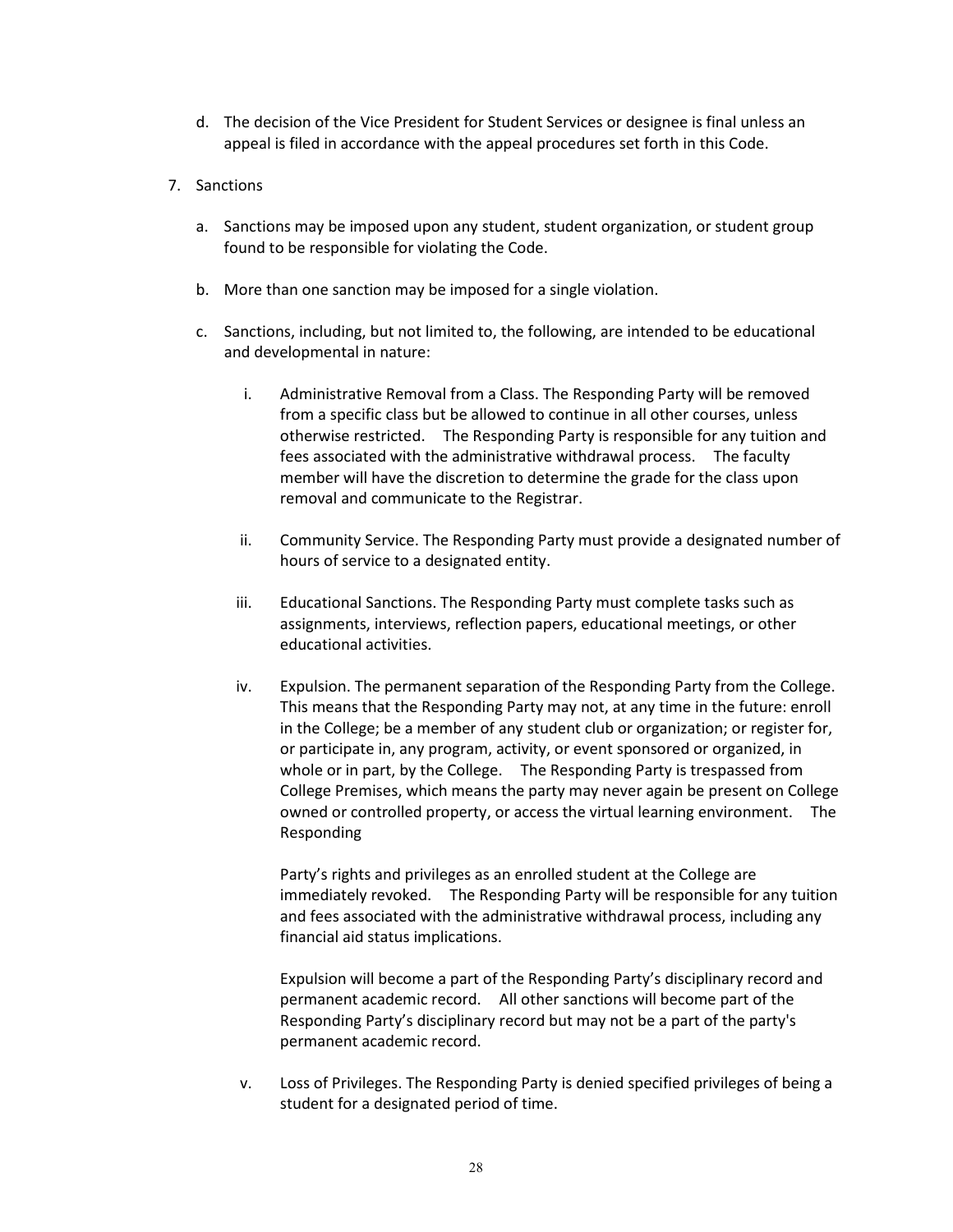- vi. No Contact Directive. The Responding Party is prohibited from contacting a specified person(s) related to the Code violation. This includes contact initiated through any means (including personal, electronic, and telephonic) as well as contact initiated by any third parties on the Responding Party's behalf or request. This restriction applies both on and off campus. Failure to abide by the terms of this sanction will result in further disciplinary action.
- vii. Notation on Transcript. A notation may be placed on the Responding Party's academic transcript related to the party's disciplinary standing for the duration of the sanction. This may be used when the student is suspended or expelled.
- viii. Probation. For a specified period of time, any additional Code violations by the Responding Party will result in progressive disciplinary action. During the period of probation, the Responding Party is not considered in good disciplinary standing. Upon expiration of the probation period and fulfillment of other sanctions imposed (if any), the disciplinary probation will be lifted.
- ix. Restitution. For violations involving damage to, destruction of, or theft of property, the Responding Party may be required to make monetary restitution and/or return any stolen or misappropriated property in an amount not to exceed the actual expenses, damages, or losses incurred.
- x. Suspension. The temporary separation of the Responding Party from the College for a specific period of time. During the suspension period, the Responding Party is not eligible for the privileges and services provided to enrolled students, including but not limited to registering, attending class, or accessing the virtual learning environment. The Responding Party is trespassed from the College, including from all College owned or controlled property, services, and facilities. The Responding Party will be responsible for any tuition and fees associated with the administrative withdrawal process including any financial aid status implications. Upon expiration of the suspension period, the Responding Party must submit in writing a request for reinstatement to the Vice President for Student Services or designee. The Responding Party may be asked to provide a statement demonstrating readiness to return and successfully re-engage with the College community. If the Vice President for Student Services or designee confirms that all terms of the suspension have been met and the suspension is lifted, the Responding Party may be reinstated with or without additional conditions, at the discretion of the Vice President for Student Services or designee.
- xi. Warning. Written notice that the Responding Party has been found responsible for violating the Code. Additional Code violations may result in progressive disciplinary action. A warning does not affect the Responding Party's disciplinary standing.
- xii. Registration Hold. Students who do not complete assigned sanctions within the time provided may be prevented from registering for classes until completion of those sanctions.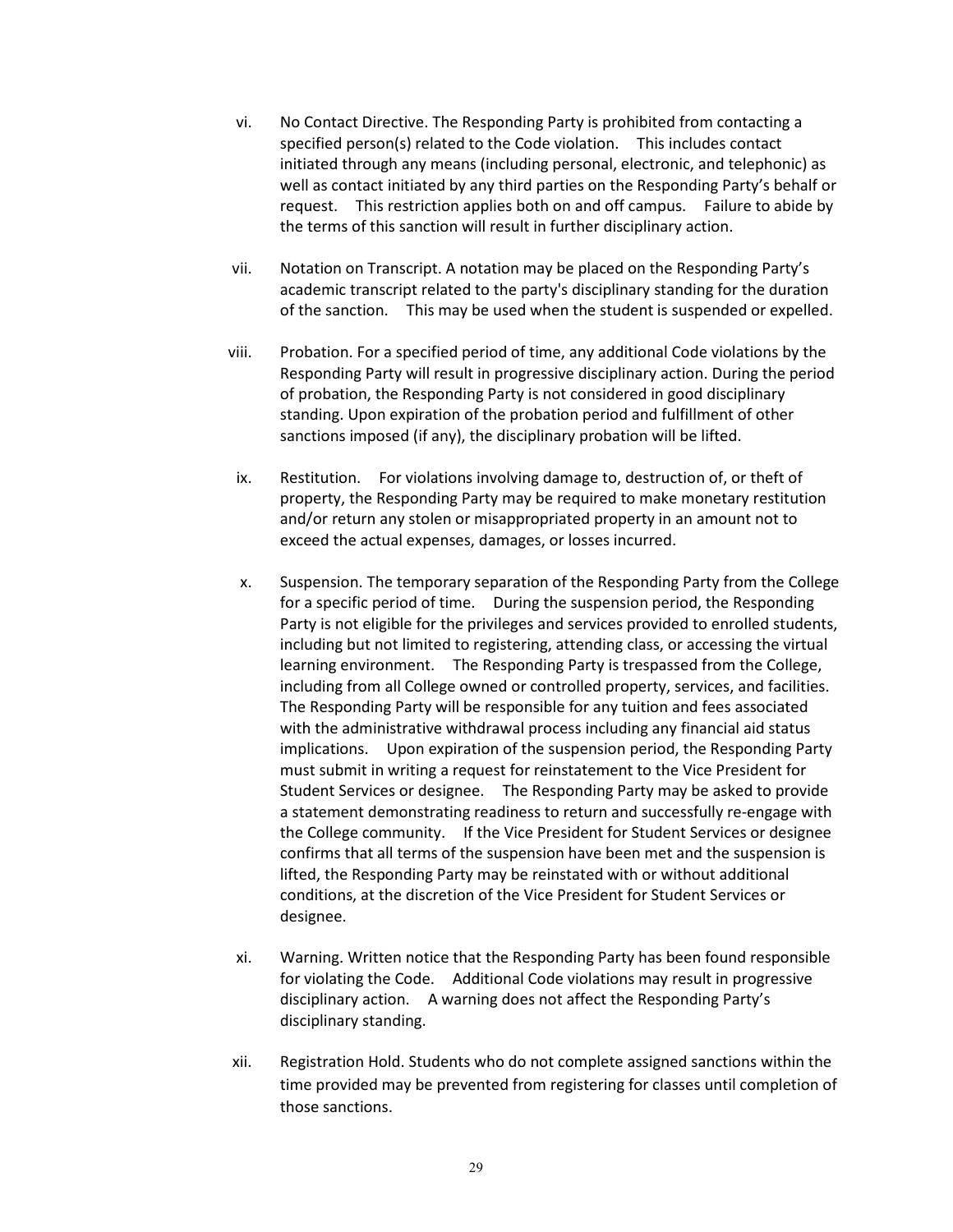# Appeals

See appendix A:

Board Policy 5.14: STUDENT GRIEVANCE AND STUDENT COMPLAINT POLICY Administrative Rule 5.14.1: STUDENT COMPLAINT PROCEDURE Administrative Rule 5.14.2: STUDENT GRIEVANCE PROCEDURE Administrative Rule 5.14.3: STUDENT GRADE APPEAL PROCESS

- C. Procedures for Academic Dishonesty
	- 1. Report

Anyone may submit information about a possible Code violation by submitting a report to EWC's Report an Incident web page. Faculty are encouraged to notify their Department Chair/Program Director and Vice President for Student Services or designee of the possible academic dishonesty.

2. Report Review

The Vice President for Student Services or designee reviews the report submitted and contacts the Reporting Party to follow up on the report and next steps.

- a. The faculty member's course of action may include, but is not limited to:
	- i. Meet with the student and construct a plan so that the academic misconduct ceases.
	- ii. Issue no credit or partial credit for the assignment.
	- iii. Allow the student to redo the assignment. Wait to assign a grade to that assignment until the conduct process has concluded.
	- iv. Withdraw the student from the course. The course faculty member's decision shall be communicated in writing to the student, the Department Chair/Program Director, and the Vice President for Student Services or designee.

The student may appeal the faculty member's decision by following the College's Complaint Process (Appendix A).

- 3. The student may appeal the decision/s, which resulted from the Administrative Hearing by following the steps outlined in Appendix A of this document.
- 4. The Vice President for Student Services or designee determines whether (a) the case will proceed to an Administrative Hearing, or (b) the case will be closed.
- 5. This process does not apply to a student contesting a final grade for the course. The grade appeals process is outlined in the Grade Appeals Process in Administrative Rule 5.14.3.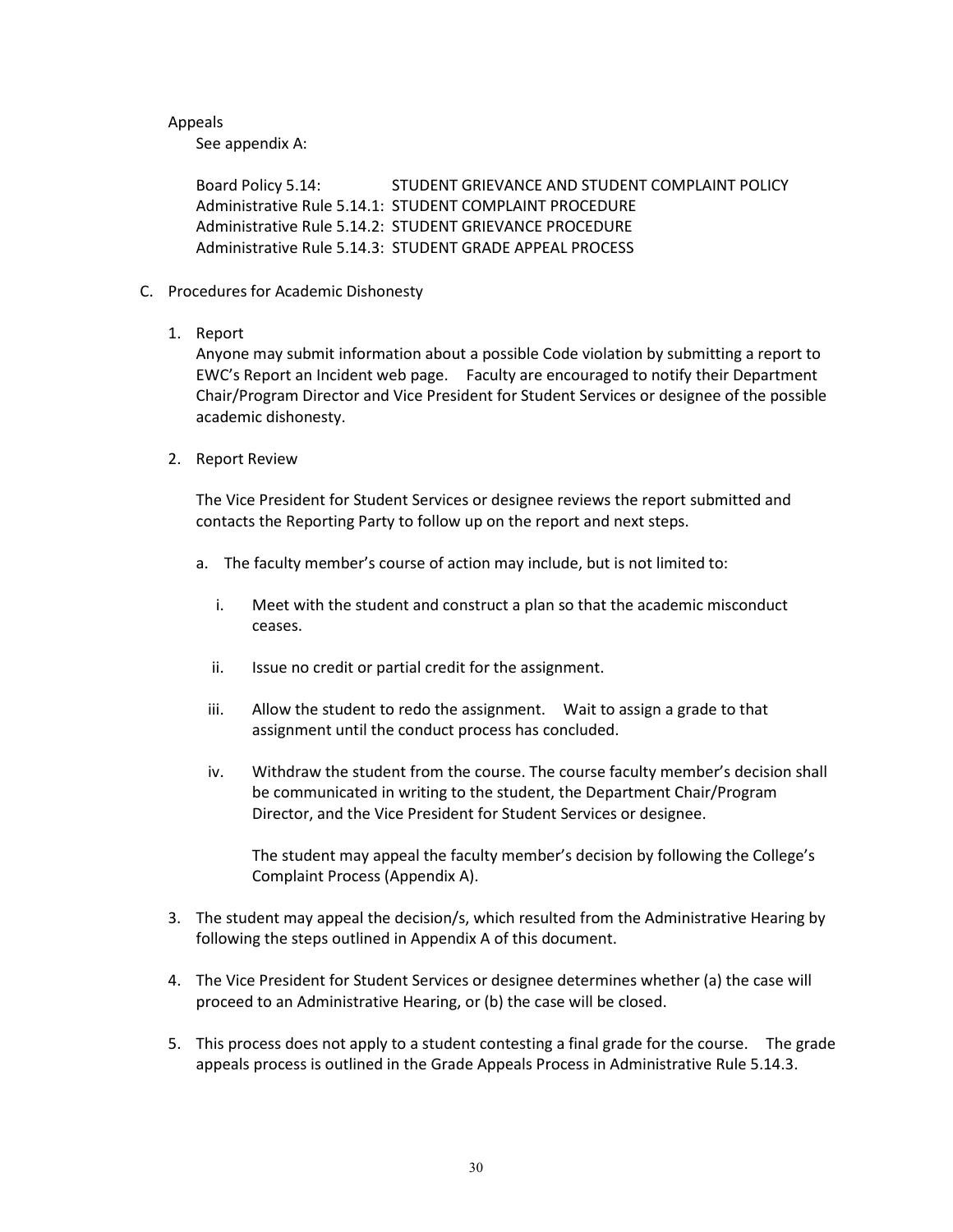6. Result of an Administrative Hearing

As a result of an Administrative Hearing, the Vice President for Student Services may need to coordinate with the Vice President for Academic Services to make necessary changes to the student's transcript to reflect the hearing results. This may include adjustments to grades from previous terms.

D. Concurrent Proceedings

Nothing in this Code shall preclude or in any way restrict additional actions in any College department, educational program, or activity related to academic, professional, or similar standards specific to the department, program, or activity.

#### **Administrative Rule 5.13.5: Revision Schedule**

Adopted: 6/29/20 Revised: 6/1/21

The Student Code of Conduct shall be reviewed at least every three (3) years or as determined by the Advisory Council for Student Services Committee.

In situations where a timely revision is necessary due to changes in federal or state laws, the Advisory Council for Student Services Committee will create an interim revision to a specific aspect within this Code for the Vice President for Student Services' immediate approval. This temporary/ interim statement will be put into effect until a permanent revision is able to move through the formal approval process.

# **Administrative Rule 5.13.6: Record Retention**

Adopted: 6/29/20 Revised: 6/1/21

All files and records of procedures under this Code are maintained by the Office of the Vice President of Student Services in accordance with Wyoming state regulations.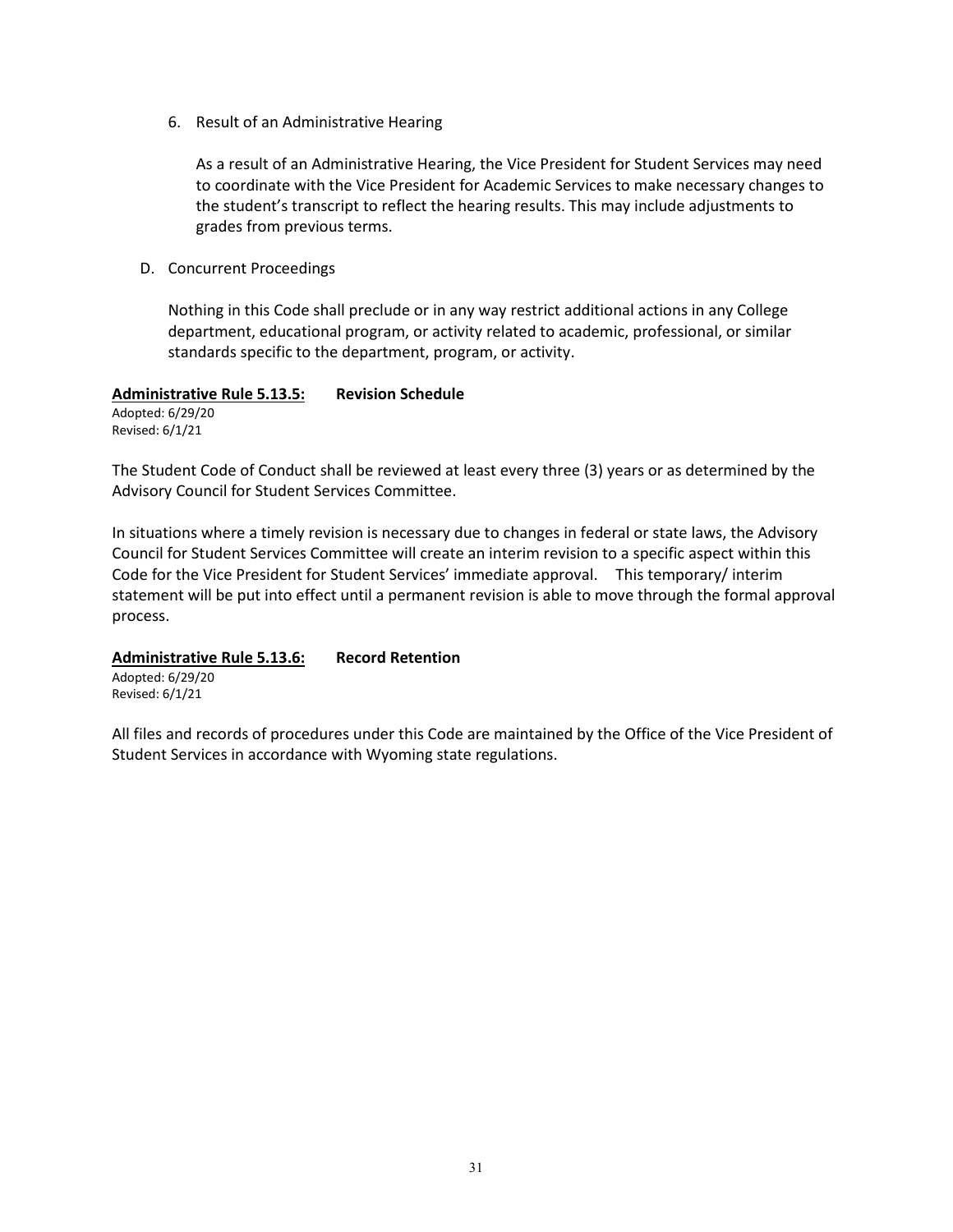#### **Board Policy 5.14: STUDENT GRIEVANCE AND STUDENT COMPLAINT POLICY** Adopted: 9/10/19

Eastern Wyoming College (EWC) students have the right to pursue timely, legitimate grievances against employees of the College. Therefore, the College shall establish, publish, and follow a procedure that delineates the rights and responsibilities of the grieving party and the college employee against whom a grievance may be lodged.

# **Administrative Rule 5.14.1: STUDENT COMPLAINT PROCEDURE**

Adopted: 9/10/19 Revised: 2/24/20, 6/1/21

The first procedure, the informal complaint procedure, is designed to permit an expedited and orderly processing of all complaints or concerns of students in an informal manner, while at the same time insuring that the complaints are fully explored and that a reasonable effort has been made to resolve the difficulties without the necessity of formal grievance proceedings.

The informal complaint procedure may be utilized by students to resolve any student/employee problem arising at the College. If the complaint cannot be resolved through this informal procedure, the person or persons involved may avail themselves of the formal grievance procedure.

The informal complaint process is limited to thirty (30) calendar days from the alleged event. Any student who has a complaint may utilize this informal complaint procedure. In implementing this procedure, the complaining party should proceed as follows:

- 1. The initial complaint should be first discussed between the persons involved; many problems may be resolved on this one-to-one basis.
- 2. If the individuals concerned are unable to resolve the problem on a one-to-one basis, the following procedures should be followed:
	- (a) Students should first define the complaint to the appropriate Department Head or Program Director regarding instructional personnel or matters; or to the appropriate supervisor regarding non-instructional personnel or matters.
	- (b) If the parties are unable to resolve the problems with assistance from the Department Head Program Director, or appropriate supervisor, they should next direct their complaint to the Vice President for Student Services or designee.

This informal procedure does not rule out discussions among the complainant or any other person who may assist in resolving the situation, including the immediate supervisor in charge of the particular department or activity involved.

In the event the above procedure does not result in a mutually agreeable solution, the student may file a formal grievance with the Vice President for Student Services, which will then be processed in accordance to the procedures set forth within the College's Formal Student Grievance Procedure.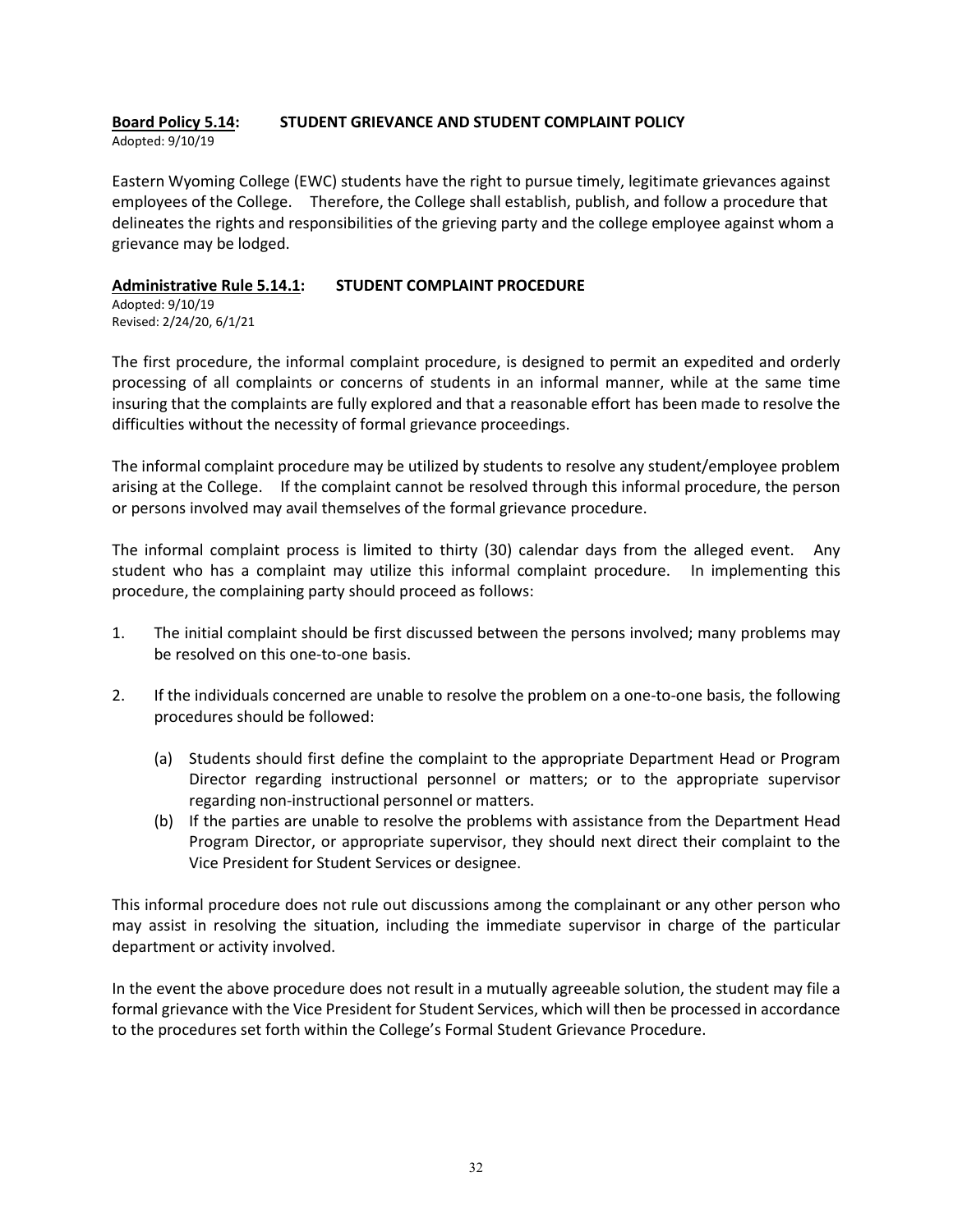# **Administrative Rule 5.14.2: STUDENT GRIEVANCE PROCEDURE**

Adopted 9/10/19 Revised: 2/24/20, 6/1/21

# **Purpose**

The student grievance procedure provides a process for resolving certain student disputes with employees, decisions, and defined processes and procedures of the college. This procedure applies to all student issues, including but not limited to academic issues, student services, or administrative concerns. Students who wish to appeal final course grades should follow the Grade Appeal Process defined in Administrative rule 5.14.3.

Persons who were enrolled as students at Eastern Wyoming College (EWC) at the time the incident occurred may use the grievance procedure. The person filing the grievance must be the subject of alleged unfair treatment that is related to their status as a student or program participant. A grievance cannot be filed on behalf of another person.

*If the basis of the claim is discrimination and/or harassment based on federal or state civil rights laws, the student may use the College's grievance process or file a complaint directly with the Office of Civil Rights. Complaints may be filed with the OCR using OCR's electronic complaint from at the following website: [http://www.ed.gov/about/offices/list/ocr/complaintintro.html.](http://www.ed.gov/about/offices/list/ocr/complaintintro.html)*

# **Grievance Process**

- 1. EWC has established the grievance process to ensure that the student's rights are protected and the College community functions in an orderly manner.
- 2. Except as otherwise outlined herein, a grievance is a dispute of policy and/or procedure with college employees.
- 3. The following steps outline the formal steps the Student Grievance Committee and the Vice President for Student Services (VPSS) shall follow to ensure that all parties in the process receive fair and equitable treatment.

# **Student Grievances**

- 1. The basic outline of the procedure shall be included in the Student Handbook. The formal grievance procedure is not intended to replace informal complaint procedures, but only provides an additional avenue of dialog for students.
- 2. The Student Grievance Committee shall provide a prompt, fair, and equitable hearing for each grievance filed and submit a written recommendation to the VPSS. In some cases, the committee may determine, based on written evidence, that the grievance does not meet the definition of a grievance and shall so recommend a summary judgement to the VPSS without convening an internal meeting.
- 3. If a student has a disability and would like to request an accommodation to assist them through the grievance process they may do so by informing the VPSS. The VPSS will then work with disability services to accommodate the request.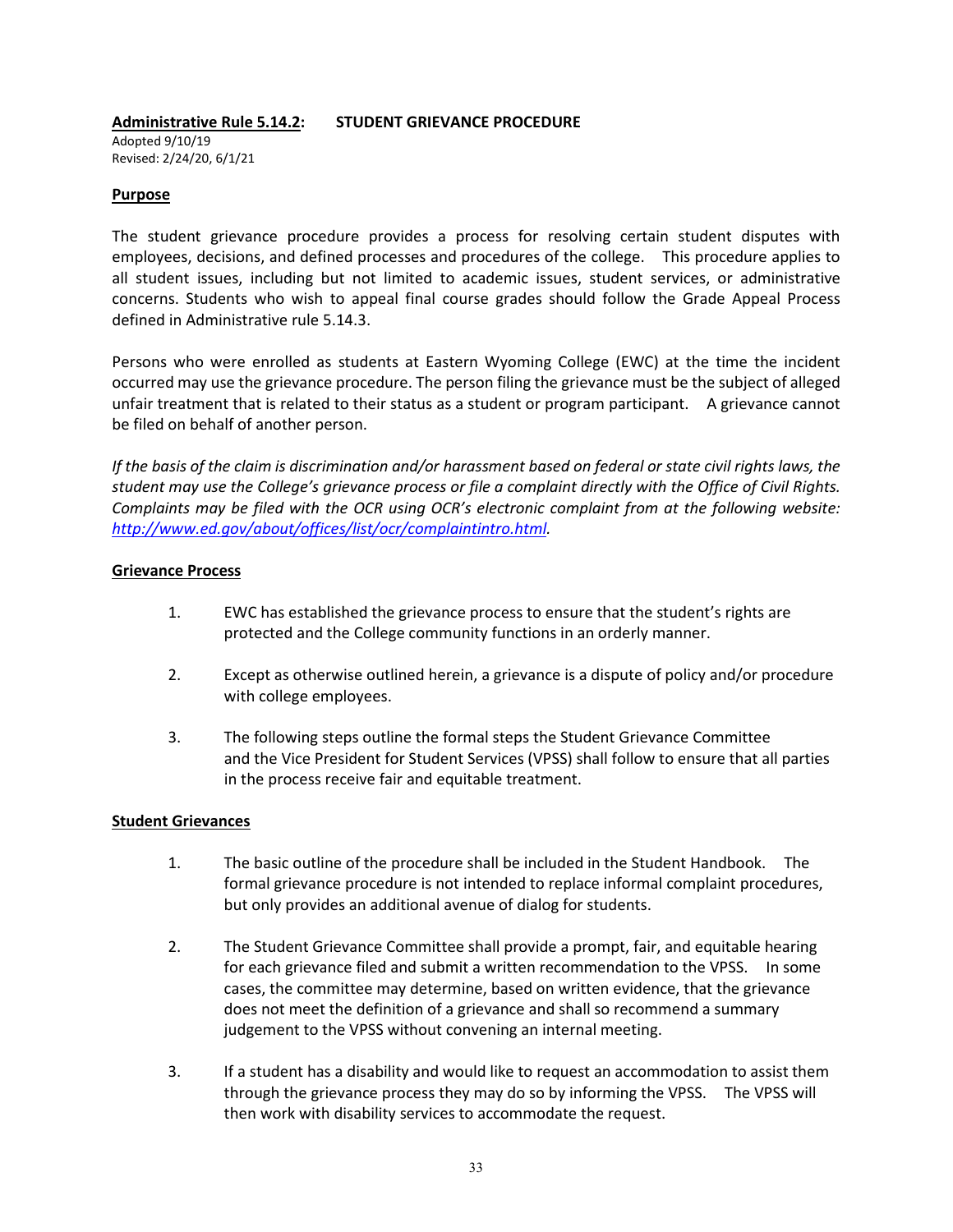# **Non-Grievable Matters**

The following matters are not grievable under this procedure except as noted:

- Matters over which the College is without authority to act.
- Final Course Grades.

# **Student Grievance Procedure**

### 1. **Receiving grievance phase**:

- a. If efforts to resolve a complaint informally fail, the student may obtain a Student Grievance Form from the VPSS or in order to file a written complaint. The completed Student Grievance Form must be submitted to the VPSS within thirty (30) working days of the alleged unfair action or within ten (10) working days of the unsuccessful resolution of the informal complaint process. The written complaint shall contain the following:
	- i. A concise statement of the grievance;
	- ii. A complete description of the action(s) of all parties involved;
	- iii. A detailed description of the alleged events;
	- iv. The date of the alleged occurrence;
	- v. The place of occurrence of the alleged events;
	- vi. The relief or remedy sought by the complainant.
- b. After the written complaint is filed, the grievance enters the formal hearing phase and is remitted to the Student Grievance Committee for consideration.

# 2. **Hearing phase**

- a. Within three (3) working days after the receipt of the written complaint, the VPSS will provide copies of the formal complaint to all parties involved.
- b. Within three (3) working days after the receipt of the written complaint, the VPSS will appoint a grievance committee.
- c. The Student Grievance Committee shall be composed as follows and shall have at least:
	- One professional/classified staff and one alternative selected by the Staff Alliance President.
	- One faculty member from the faculty at-large and one alternative selected by the Faculty Senate President, and
	- One (1) student and one alternative selected by the Student Senate President.
	- The chair of the Student Grievance Committee will be identified by the VPSS from within the designated committee and shall have voting privileges. The committee reserves the right to appoint asubstitute member, who is acceptable to both parties, if a committee member and the alternative is unavailable to serve. The three (3) committee members shall constitute a quorum.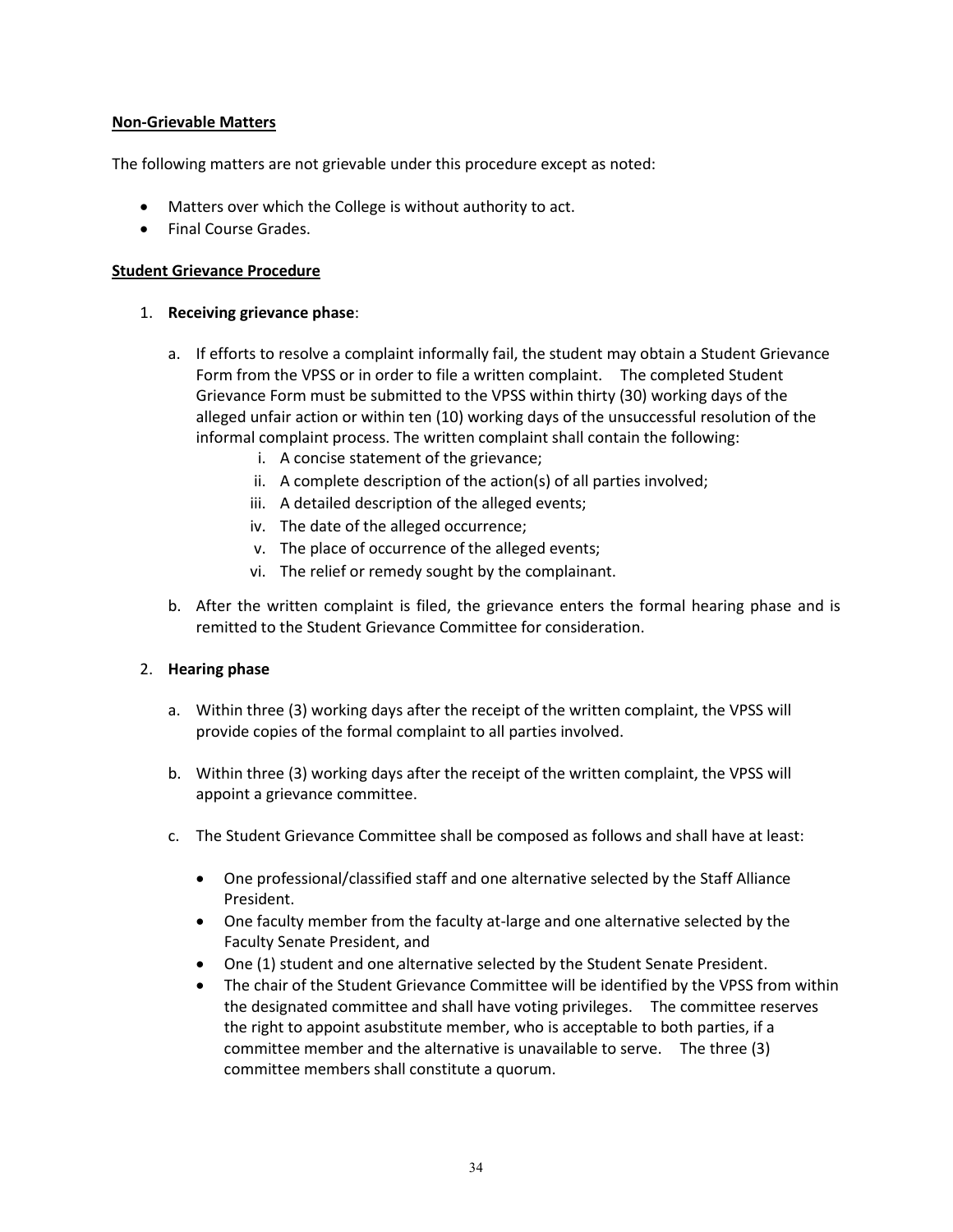- d. Within five (5) working days of receipt of the written complaint, the office or individual whose action is being grieved may submit a response to the Student Grievance Committee.
- e. Within two (2) working days of receipt of the written response, the Student Grievance Committee will review the complaint and determine if the complaint constitutes a grievance. In some cases, the committee may determine, based on the written evidence, the grievance does not meet the definition of grievance and shall recommend to the VPSS the claim be dismissed. All parties will be provided all written evidence collected by the Student Grievance Committee prior to the formal hearing.
- f. Within the next five (5) working days, the Student Grievance Committee will hold a hearing at which both the student who filed the grievance and the accused party shall have an opportunity to participate relevant information.
- g. Within the five (5) working days after the hearing, the committee shall submit written findings to the VPSS and make a recommendation to resolve the grievance. Copies of this recommendation will be provided to all parties involved.
- h. Either party may appeal in writing the recommendation within five (5) working days to the VPSS.
- i. If no appeal from either party is received by the VPSS within five (5) working days of the recommendation from the Student Grievance Committee, the VPSS will communicate the recommendation(s) of the Student Grievance Committee to all parties. The recommendation is final and binding.

# **3. Appeals Process**

In the event of an appeal, the VPSS shall, within five (5) working days, give written notice to involved parties that an appeal of the recommendation has been received. The VPSS will review the appeal to determine if the appeal meets the limited grounds and is timely. The original finding will stand if the appeal is not timely or substantively eligible and that decision is final and binding. The party requesting appeal must show error as the original finding is presumed to have been decided reasonably and appropriately. The ONLY grounds for appeal are as follows:

- a. A procedural or substantive error occurred that significantly impacted the outcome of the hearing (e.g. substantiated bias, material deviation from established procedures); or
- b. To consider new evidence, unavailable during the original hearing or investigation, that could substantially impact the original finding. A summary of this new evidence and its potential impact must be included in the written appeal.
- c. Within five (5) working days, the VPSS will render a determination. The VPSS will inform in writing the findings to all parties within five (5) working days.

If the VPSS determines that new evidence should be considered, it will return the complaint to the Student Grievance Committee to reconsider in light of the new evidence, only.

The deciding of the VPSS is final and binding.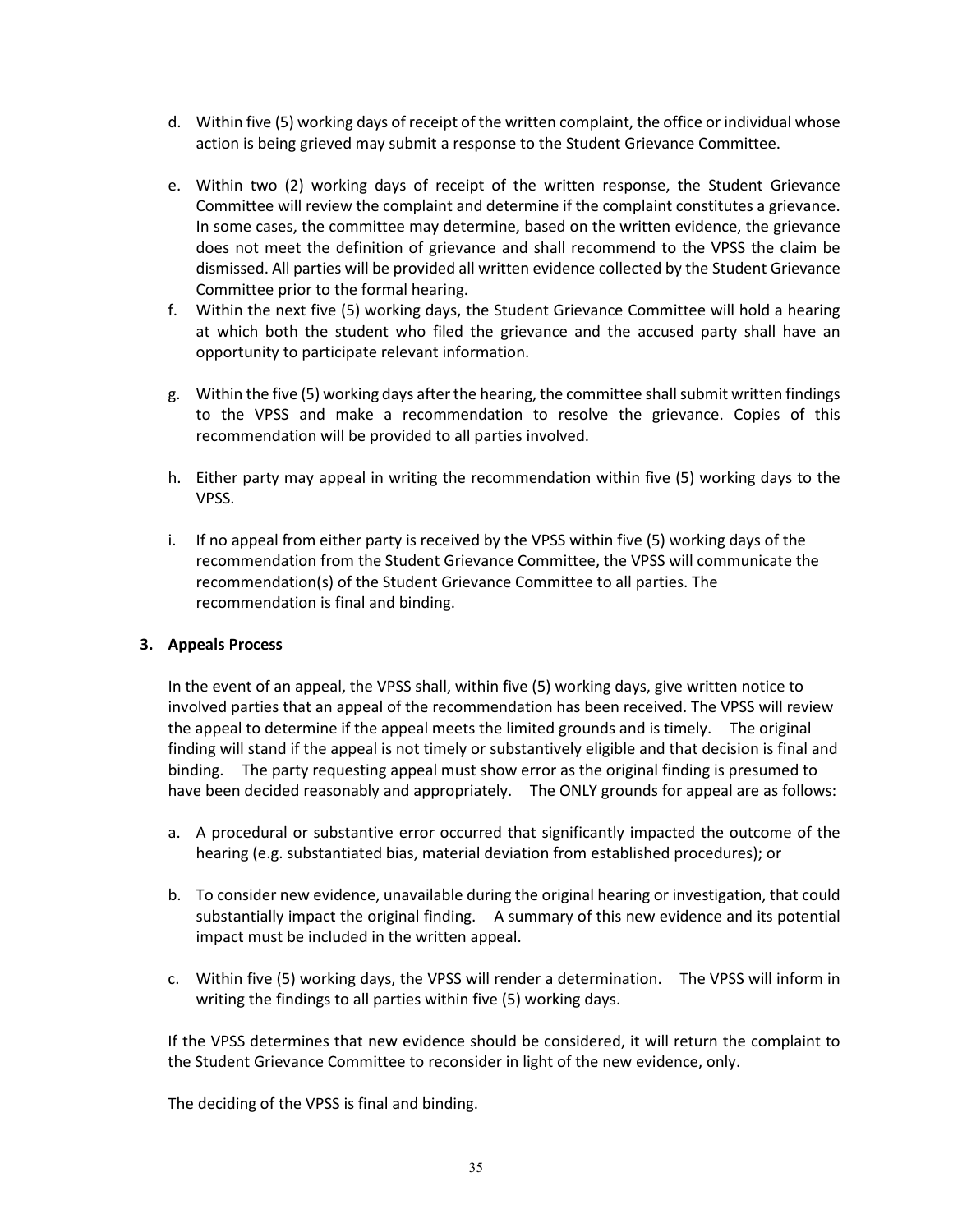## **Student Grievance Hearing Guidelines**

- 1. The following guidelines will govern the student grievance hearing. The hearing will be conducted in a closed session and be recorded by the committee.
- 2. The student grievance hearing is not a "court hearing" and is not meant to substitute for any external legal proceedings. Hence, the rules are flexible and follow the standards of internal procedures, as agreed upon the members of the Student Grievance Committee. No legal counsel for either party will be allowed to be present or participate in the hearing.
- 3. Each party may have an advisor who will be allowed to witness the presentation. They may not communicate directly to the committee.
- 4. Either party who wishes to bring witnesses must submit the list of witnesses to the chair of the Student Grievance Committee at least two (2) working days prior to the hearing.
- 5. All witnesses shall be excluded from the hearing except when called for giving testimony.
- 6. Each party to the grievance will be allowed the same amount of time for making a presentation, if they so choose.
- 7. The complainant will present the case first; the respondent will present after the complainant's presentation.
- 8. A brief time, as determined by the chair, will be allowed to each party to offer any arguments or rebuttals.
- 9. The only persons allowed to present the case or argue will be the complainant and the respondent. The person making the presentation may only address the committee.
- 10. The Committee reserves the right to question, cross examine, or recall either party or witnesses, in order to gather additional information.
- 11. Procedural decisions not addressed in this document shall be the responsibility of the Student Grievance Committee (duly recorded and signed by all members of the committee and provided to all parties to the grievance). Such records shall be retained with other pertinent files.

# **Retaliatory Acts**

Any person who files a grievance, or any person who testifies, assists or participates in a proceeding, investigation or hearing relating to such grievance, who feels they are being subjected to retaliatory acts should report such incidences to the VPSS.

It is a violation of the grievance procedure to engage in retaliatory acts against any person who files a grievance or any person who testifies, assists or participates in the grievance proceeding, investigation or hearing relating to such grievance. Such act will be subject to discipline, up to and including expulsion for students, termination for EWC employees, and dismissal for authorized volunteers, guests or visitors.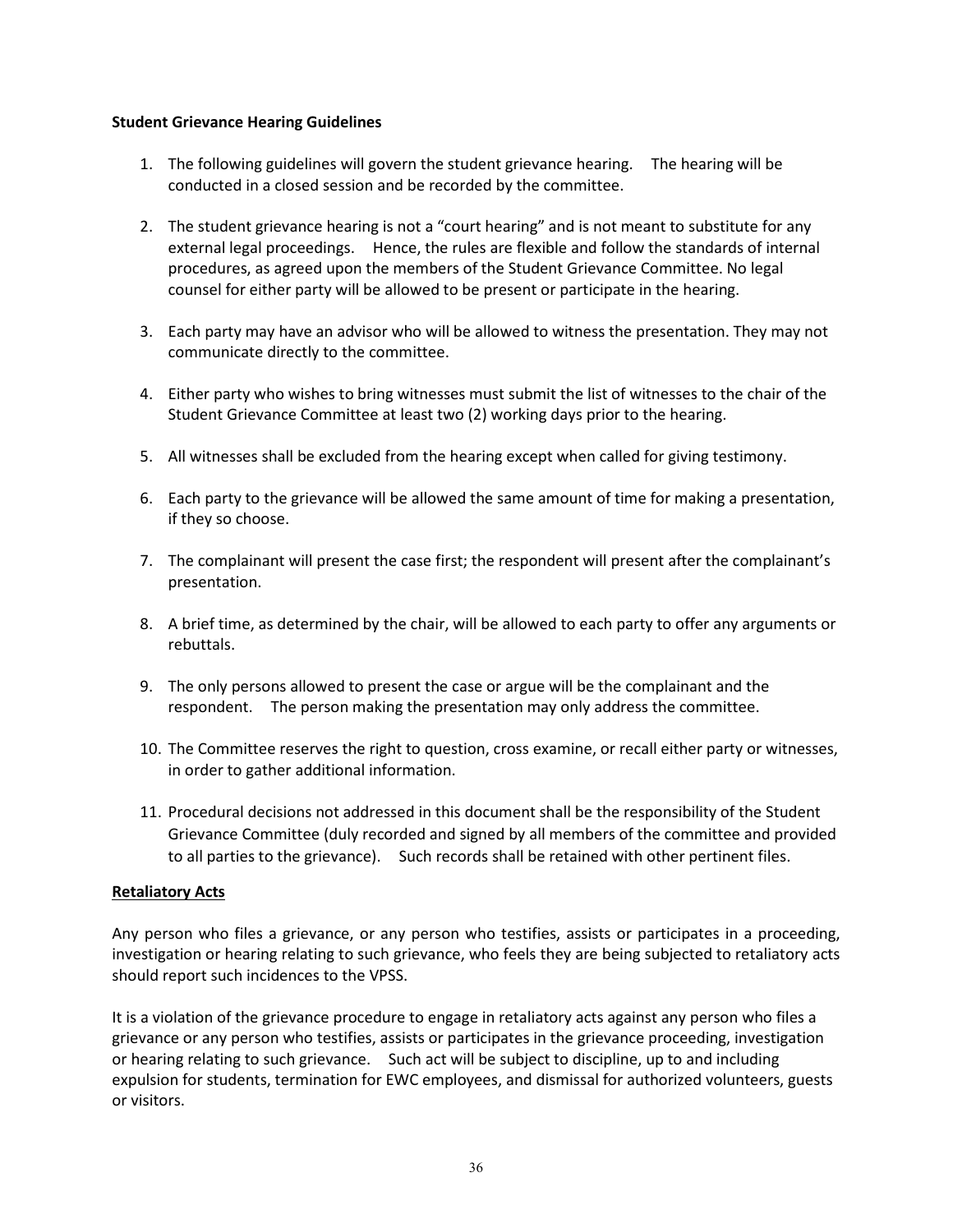# **Definitions**

- 1. **Vice President for Student Services (VPSS**) is the College employee designated by the College President to administer student grievances.
- 2. **Complainant(s)** is a person who is subject to alleged inequity as it applies to Board Policies, and/or College Procedures. For purposes of this procedure, a Complainant(s) is a student who was enrolled at the time of the alleged incident.
- 3. **Accommodations** Assistance for students requiring language or interpretation assistance, disabilities accommodations, or alternate arrangement for online/distance learning students.
- 4. **Appeal** The procedure for further consideration of a grievance if the complainant or respondent believes there were exceptional circumstances that affected the grievance procedure decision.
- 5. **Bias** "A tendency to believe that some people, ideas, etc., are better than others that usually results in treating some people unfairly." (Source: Webster's online dictionary)
- 6. **Department Chair/Program Director** Person who oversees a department at Eastern Wyoming College. Refer to the EWC Organizational Chart for specific information.
- 7. **Discrimination** Unequal treatment based on race, gender, color, sexual orientation, age, disability, ethnicity, or religion.
	- **a. (Source: http://www2.ed.gov/about/offices/list/ocr/docs/howto.html)**
- 8. **Exceptional Circumstances** The discovery of new evidence not presented in the initial grievance and/or an allegation of serious bias or discrimination at some level of the student grievance procedure and/or documentation showing that the grievance policy was not properly followed by the College.
- 9. **Formal** The informal communication regarding an incident has not led to resolution through initial steps in the procedure and the student files an official grievance form. All formal grievances are documented and logged in the office of the VPSS.
- 10. **Harassment** Severe, pervasive, and offensive behavior that negatively affects another's access to an educational opportunity or other college benefit.
- 11. **Incident** The situation or circumstance that the student perceives as grievable.
- 12. **Informal** The communication regarding an incident is simply at the inquiry stage and open to resolution without a formal procedure.
- 13. **Student Grievance Form** The electronic form a student uses during the grievance procedure, available on the College website and the office of the VPSS.
- 14. **Working Days** Days the College is open and operating under a normal schedule. This excludes weekends, closings due to weather conditions, and holidays observed by EWC.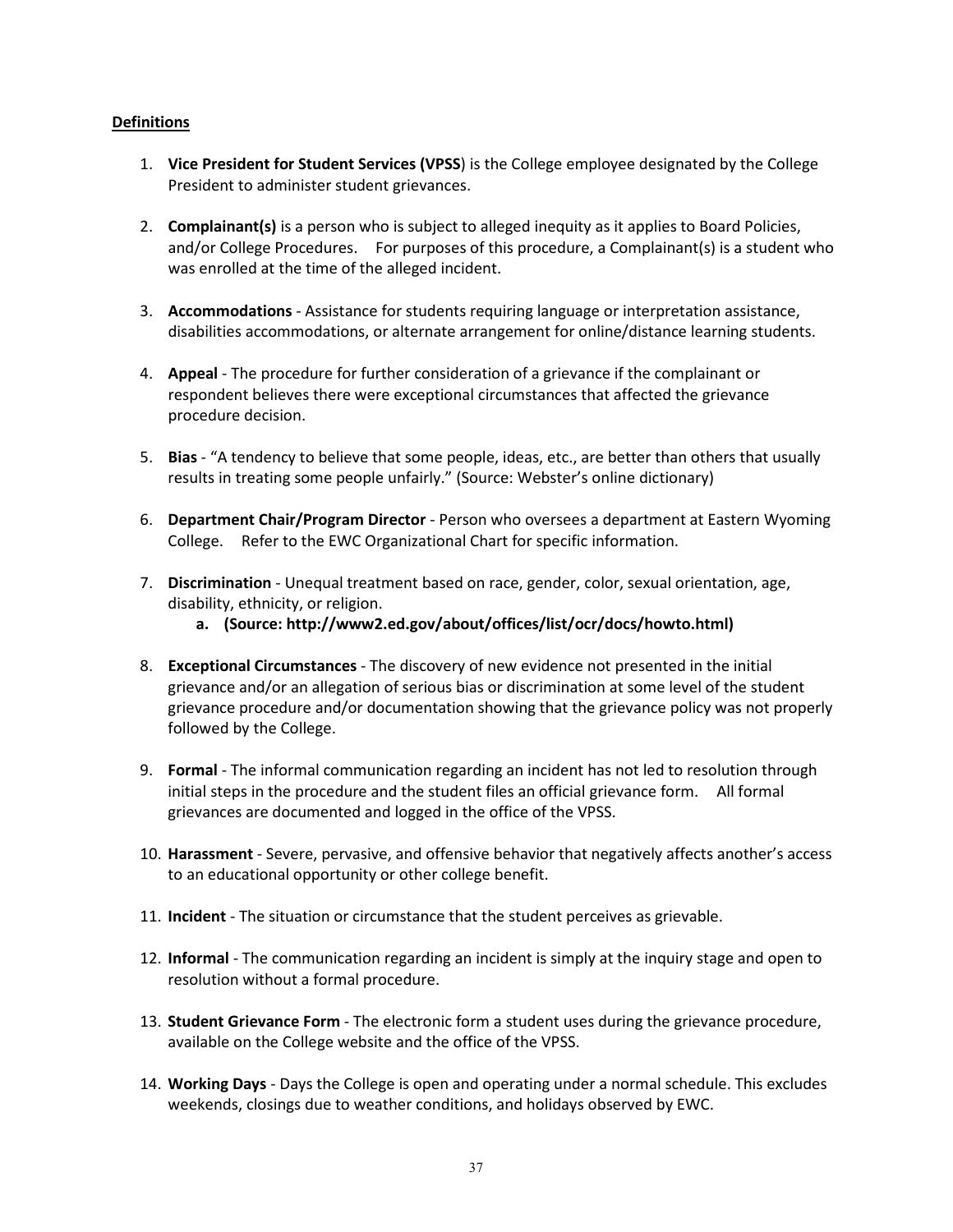# **Administrative Rule 5.14.3: STUDENT GRADE APPEAL PROCESS**

Adopted: 9/10/19 Revised: 2/24/20, 6/1/21

# **Grade Appeal Process**

Students have the opportunity to appeal a final grade. Grade appeals must:

- Be initiated by the student no later than 30 calendar days after grades are posted in the student information system.
- Conclude within one semester (excluding Summer) following the assignment of the final grade.
- Follow the prescribed final grade appeal process, including use of the Final Grade Appeal Form (available from the Academic Services office).

Students may appeal a final grade following the prescribed process. Only the final grade for a course may be appealed (individual assignment or examination grades may not be appealed). An appeal may be initiated if the student is able to demonstrate that an inappropriate final grade was assigned as a result of prejudice, caprice, or other improper conditions such as mechanical error or assignment of a final grade inconsistent with those assigned to other students.

# **Process to Appeal a Final Grade**

# **Step 1. Student Meeting with Instructor**

A student who seeks to appeal a final grade must first meet with or discuss the matter with the instructor to review the criteria applied in assigning the final grade before the appeal progresses to the next level. (If approached, administrators, department heads, program directors, fellow faculty and staff shall redirect the student to the closest level of resolution; i.e. to the faculty member involved). Instructors shall provide the student, in writing, a determination on the outcome of their discussion. If the student is dissatisfied with the decision, the student may request a meeting with the department head or program director to appeal the decision of the instructor. The student must make the appeal within five (5) working days after notification by the instructor.

# **Step 2. Student Meeting with Department Head/Program Director**

The department head or program director must arrange a meeting no more than five (5) working days after receiving a request from the student. The department head/program director may meet separately with the student and instructor, or if both agree, to discuss the appeal jointly. The student shall describe on the Final Grade Appeal Form, and supply to the department head/program director prior to the meeting the following: (1) the facts surrounding how grades in the class were assigned, (2) what inaccuracies the student believes exist in the assignment of the final grade, and (3) the remedy being sought.

Providing sufficient evidence of discrepancies or errors in the grade will be the responsibility of the student. If insufficient evidence is offered, the appeal is denied. The department head/program director shall provide written notification of their recommendation to the student and instructor within five (5) working days of the meeting.

Should the instructor involved in the appeal be the department head or program director, the student should proceed directly to Step 3. Student Meeting with the Vice President for Academic Services